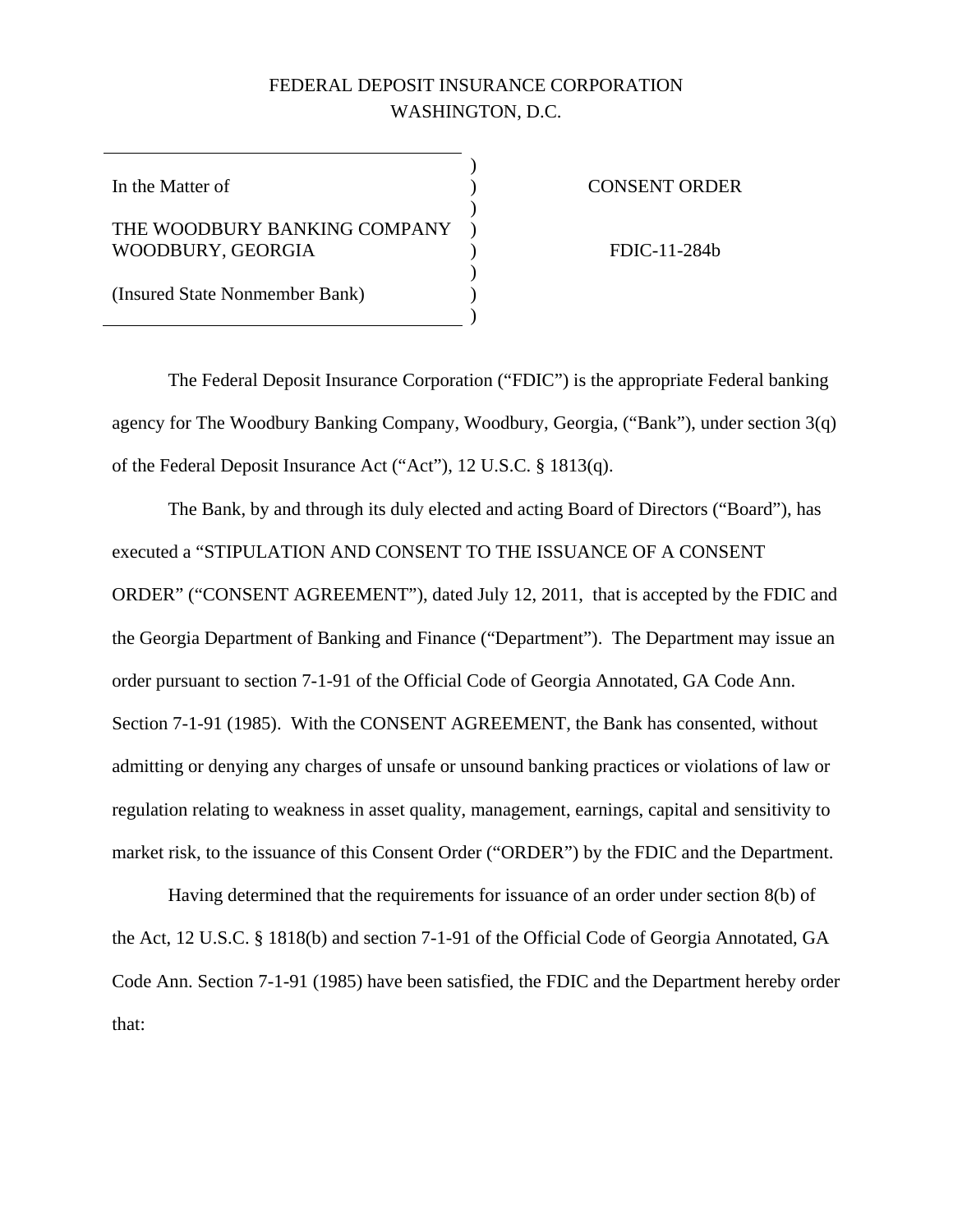### BOARD OF DIRECTORS

1. (a) As of the effective date of this ORDER, the Board shall increase its participation in the affairs of the Bank, assuming full responsibility for the approval of sound policies and objectives and for the supervision of all of the Bank's activities, consistent with the role and expertise commonly expected for directors of banks of comparable size. This participation shall include meetings to be held no less frequently than monthly at which, at a minimum, the following areas shall be reviewed and approved: reports of income and expenses; new, overdue, renewal, insider, charged off, and recovered loans; investment activity; adoption or modification of operating policies; individual committee reports; audit reports; internal control reviews including management's responses; and compliance with this ORDER. Board meeting minutes shall document these reviews and approvals, including the names of any dissenting directors.

 (b) Within 30 days from the effective date of this ORDER, the Board shall establish a Board committee ("Directors' Committee"), charged with the responsibility of ensuring that the Bank complies with the provisions of this ORDER. The Directors' Committee shall formulate and review monthly reports detailing the Bank's actions with respect to compliance with this ORDER. The Directors' Committee shall present a report detailing the Bank's adherence to this ORDER to the Board at each regularly scheduled Board meeting. Such report shall be recorded in the appropriate minutes of the Board's meetings and shall be retained in the Bank's records. Establishment of this committee does not in any way diminish the responsibility of the entire Board to ensure compliance with the provisions of this ORDER.

 (c) Within 30 days from the effective date of this ORDER, the Board shall develop and adopt an educational program for periodic training for each member of the Board. The educational program shall include, at a minimum: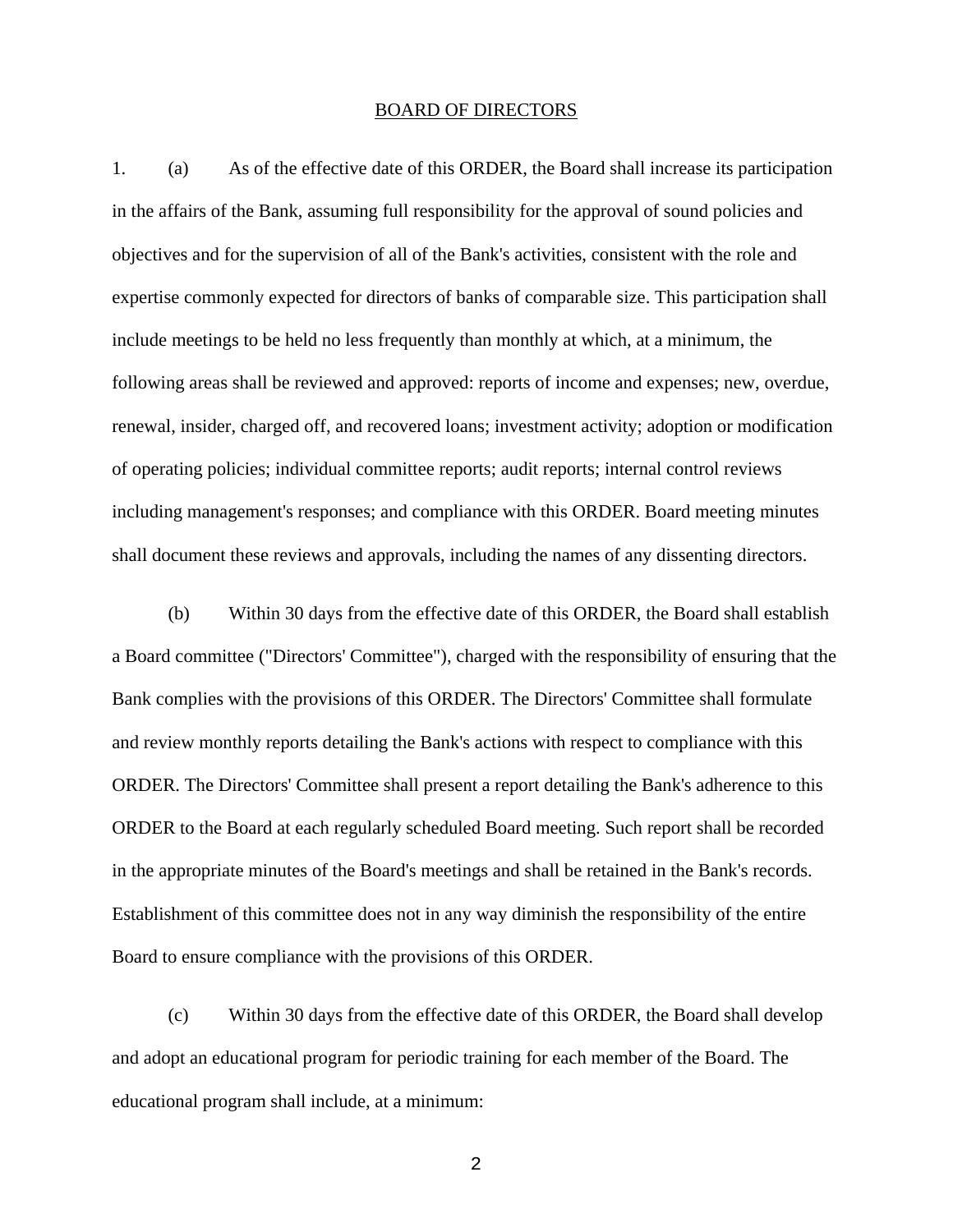(i) Specific training in the areas of lending, operations, and compliance with laws, rules, and regulations applicable to banks of comparable size and complexity chartered in the state of State; and

 (ii) Specific training in the duties and responsibilities of the Board in connection with the safe and sound operation of the Bank.

 (d) Upon adoption of the educational program, it shall be acceptable to the Regional Director of the FDIC's Atlanta Regional Office ("Regional Director") and the Department (collectively, "Supervisory Authorities") at the initial review and at subsequent examinations and/or visitations. The Board shall document the training activities in the minutes of the next Board meeting following completion of any such training. The Board's actions as required by this paragraph shall be satisfactory to the Supervisory Authorities as determined at subsequent examinations or visitations.

#### MANAGEMENT

2. (a) Within 60 days from the effective date of this ORDER, the Bank shall have and retain qualified management with the qualifications and experience commensurate with assigned duties and responsibilities at the Bank. Each member of management shall be provided appropriate written authority from the Board to implement the provisions of this ORDER. At a minimum, management shall include the following:

 (i) A chief executive officer with proven ability in managing a bank of comparable size and in effectively implementing lending, investment and operating policies in accordance with safe and sound banking practices;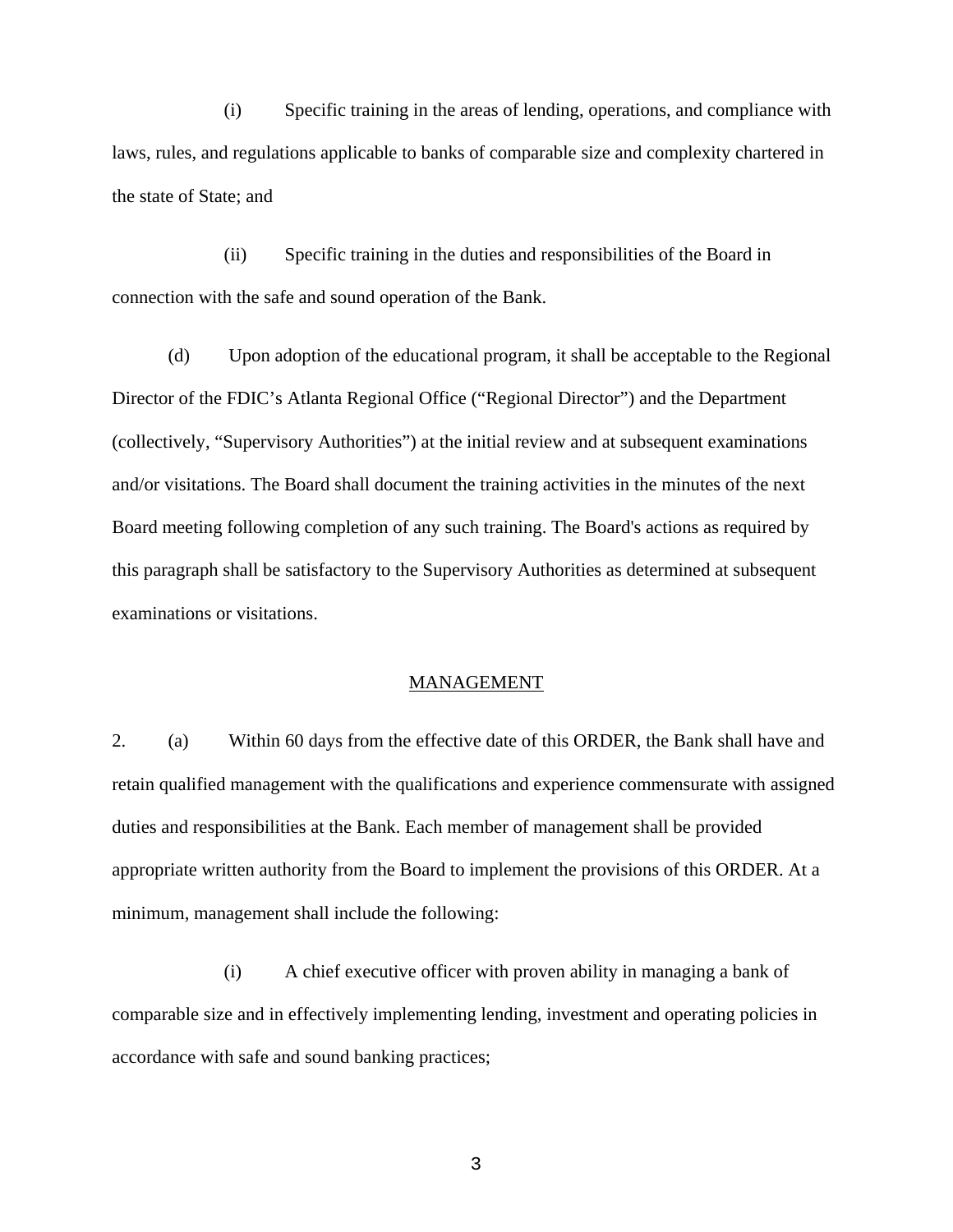(ii) A senior lending officer with a significant amount of appropriate lending, collection, and loan supervision experience, and experience in upgrading a low quality loan portfolio; and

 (iii) A chief operating officer with a significant amount of appropriate experience in managing the operations of a bank of similar size and complexity in accordance with sound banking practices.

(b) The qualifications of management shall be assessed on its ability to:

- (i) Comply with the requirements of this ORDER;
- (ii) Operate the Bank in a safe and sound manner;
- (iii) Comply with applicable laws and regulations; and

 (iv) Restore all aspects of the Bank to a safe and sound condition, including, but not limited to, asset quality, capital adequacy, earnings, management effectiveness, risk management, liquidity and sensitivity to market risk.

 (c) During the life of this ORDER, the Bank shall notify the Supervisory Authorities, in writing, of the resignation or termination of any of the Bank's directors or senior executive officers. Prior to the addition of any individual to the Board or the employment of any individual as a senior executive officer, the Bank shall comply with the requirements of Section 32 of the Act, 12 U.S.C. § 1831i, 12 C.F.R. §§ 303.100-303.104, and any Department requirement for prior notification and approval. If the FDIC issues a notice of disapproval pursuant to 12 U.S.C. § 1831i, with respect to the proposed individual, then such individual may not be added to the Board or employed by the Bank.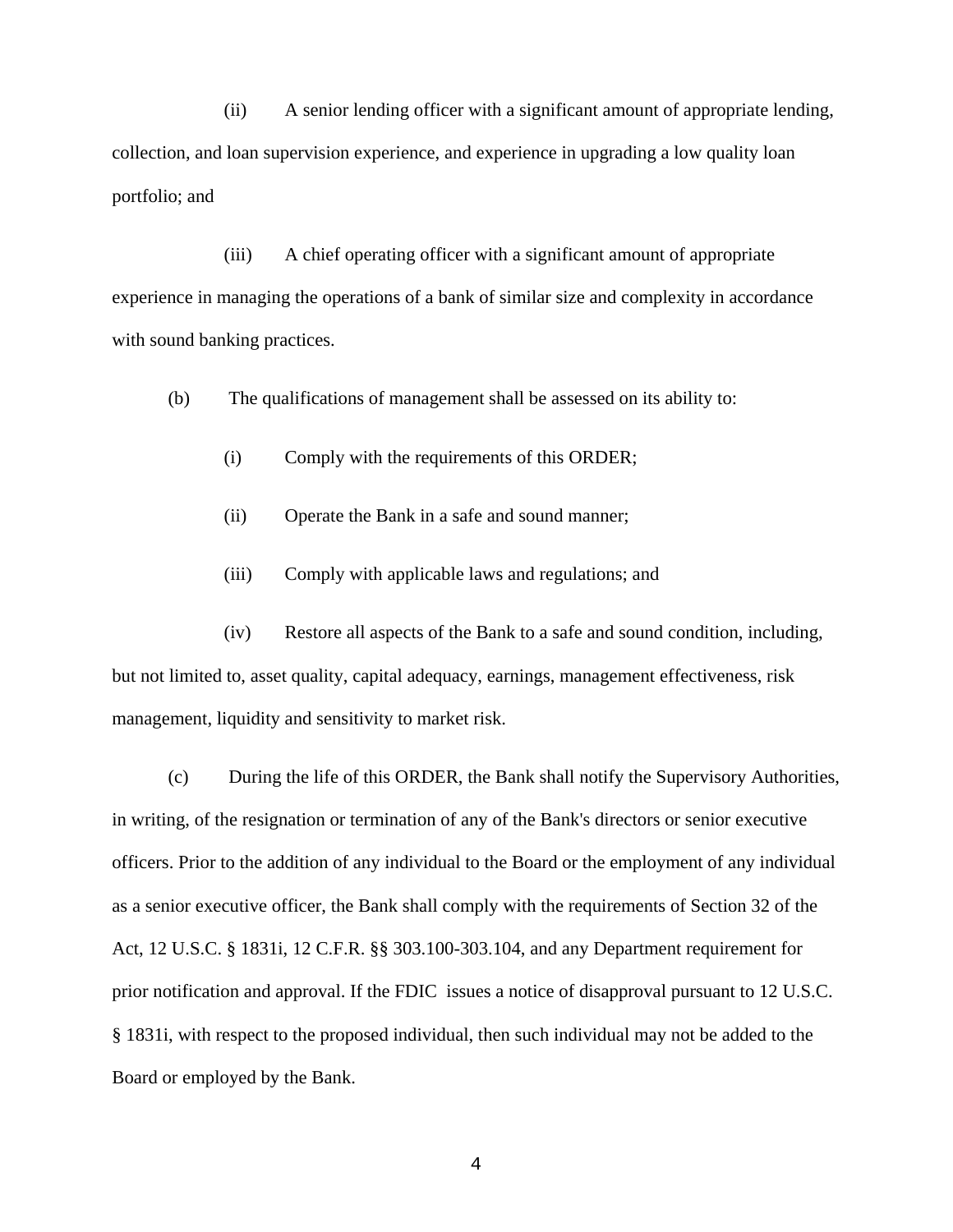(d) Within 30 days from the effective date of this ORDER, the Bank shall retain a bank consultant and who will develop a written analysis and assessment of the Bank's management needs ("Management Report") for the purpose of providing qualified management for the Bank.

 (e) The Management Report shall be developed within 90 days from the effective date of this ORDER and shall include, at a minimum:

 (i) Identification of both the type and number of officer positions needed to properly manage and supervise the affairs of the Bank;

 (ii) Identification and establishment of such Bank committees as are needed to provide guidance and oversight to active management;

 (iii) Written evaluation of all senior executive officers to determine whether such individuals possess the ability, experience and other qualifications required to perform present and anticipated duties, including, but not limited to, adherence to the Bank's established policies and practices, restoration of the Bank to a safe and sound condition, and maintenance of the Bank in a safe and sound condition thereafter;

 (iv) Evaluation of all Bank officers' compensation, including salaries, director fees, and other benefits;

 (v) A plan to recruit and hire any additional or replacement personnel with the requisite ability, experience and other qualifications to fill those officer or staff member positions consistent with the needs identified in the Management Plan; and

(vi) An organizational chart.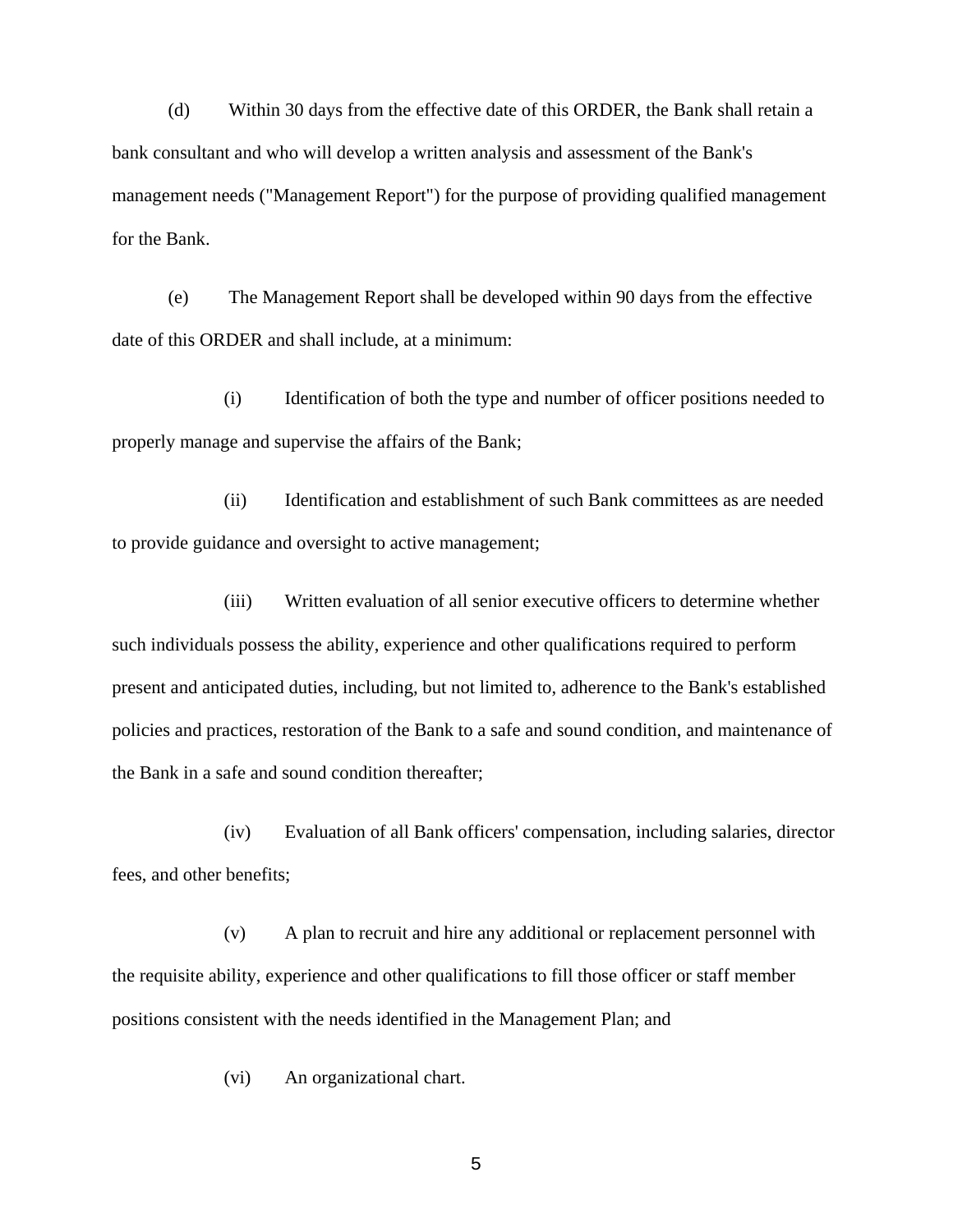(f) Within 30 days from the effective date of this ORDER, the Bank shall provide the Supervisory Authorities with a copy of the proposed engagement letter or third party contract for review before it is executed.

(g) The contract or engagement letter, at a minimum, shall include:

 (i) A description of the work to be performed under the contract or engagement letter, the fees for each significant element of the engagement, and the aggregate fee;

(ii) The responsibilities of the firm or individual;

 (iii) An identification of the professional standards covering the work to be performed;

 (iv) Identification of the specific procedures to be used when carrying out the work to be performed;

(v) The qualifications of the employee(s) who will perform the work;

(vi) The time frame for completion of the work;

(vii) Any restrictions on the use of the reported findings;

(viii) A provision for unrestricted examiner access to work papers; and

 (ix) A certification that the neither firm, nor any individual involved in the work to be performed, is affiliated in any manner with the Bank.

 (h) Within 30 days from receipt of the Management Report, the Bank shall formulate a written plan ("Management Plan") that incorporates the findings of the Management Report, a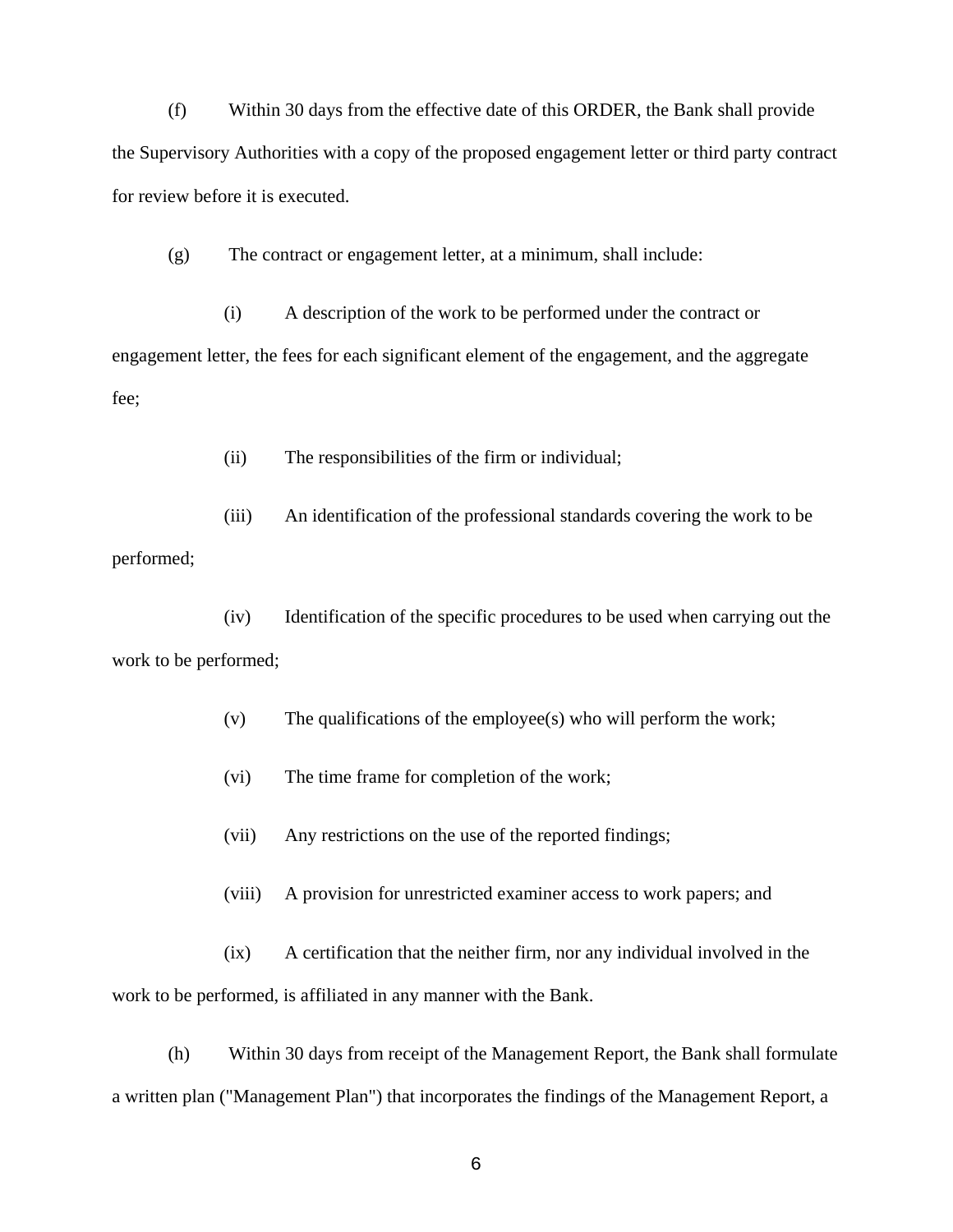plan of action in response to each recommendation contained in the Management Report, and a time frame for completing each action. At a minimum, the Management Plan shall:

 (i) Contain a recitation of the recommendations included in the Management Report;

 (ii) Incorporate a plan to provide necessary training and development for all employees;

 (iii) Establish procedures to periodically review and update the Management Plan, as well as periodically review and assess the performance of each officer and staff member; and

(iv) Contain a current management succession plan.

 (i) Such Management Plan and its implementation shall be satisfactory to the Supervisory Authorities at the initial review and at subsequent examinations and/or visitations.

# CAPITAL

3. (a) Within 60 days from the effective date of this ORDER, the Bank shall have Tier 1 Capital in such amount as to equal or exceed eight percent (8%) of its total assets, and shall have Total Risk-Based Capital in such an amount as to equal or exceed ten percent (10%) of the Bank's total risk-weighted assets.

 (b) During the life of this ORDER, the Bank shall maintain a Leverage Ratio of at least eight percent (8%) and a Total Risk-Based Capital Ratio of at least ten percent (10%) as those capital ratios are defined in 12 C.F.R. Part 325.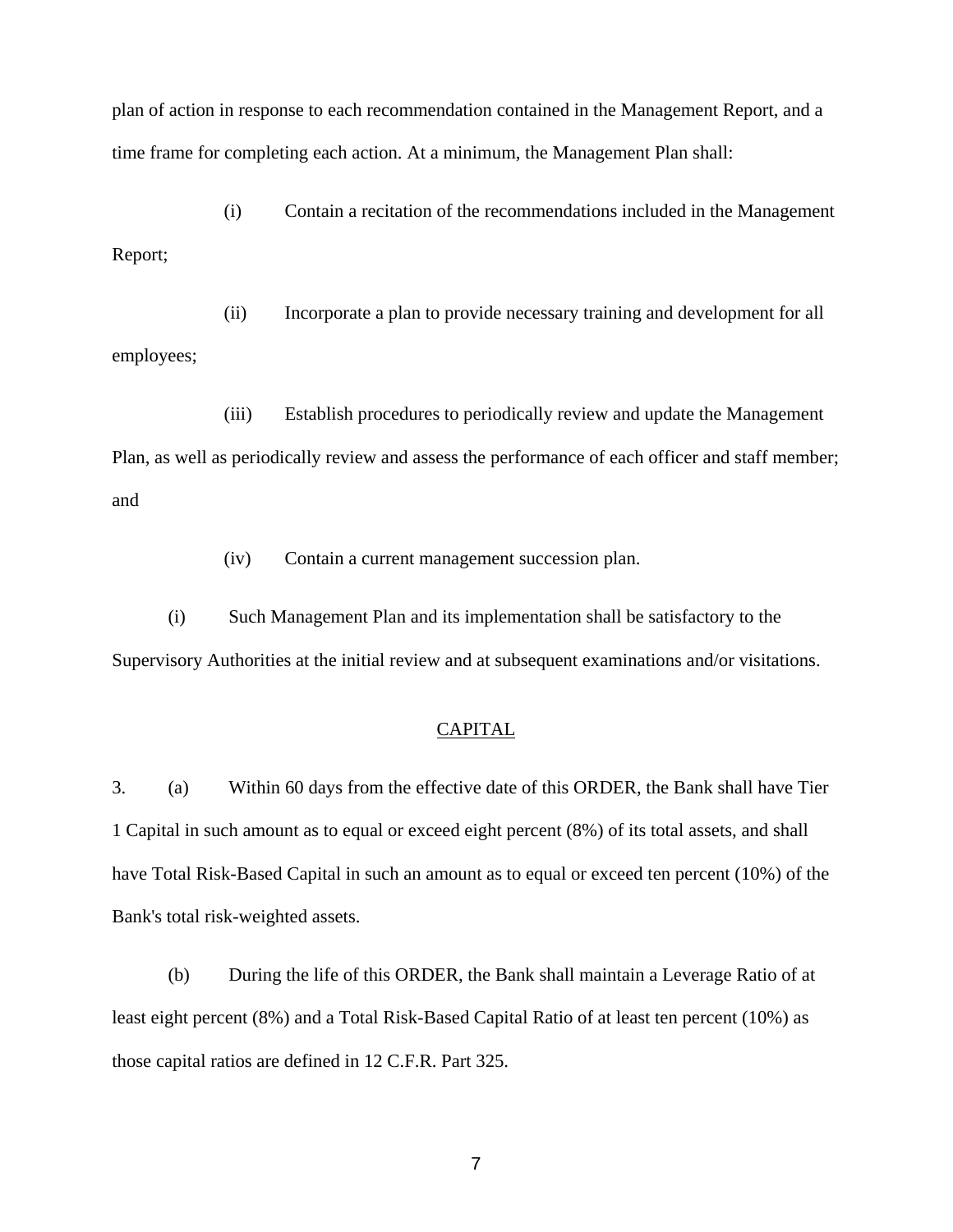(c) The level of Tier 1 Capital to be maintained during the life of this ORDER pursuant to this paragraph shall be in addition to a fully funded allowance for loan and lease losses ("ALLL"), the adequacy of which shall be satisfactory to the Supervisory Authorities as determined at subsequent examinations and/or visitations.

 (d) Within 60 days from the effective date of this ORDER, the Bank shall submit to the Supervisory Authorities a written capital plan. Such capital plan shall detail the steps that the Bank shall take to achieve and maintain the capital requirements set forth in this ORDER. In developing the capital plan, the Bank shall take into consideration:

(i) The volume of the Bank's adversely classified assets;

- (ii) The nature and level of the Bank's asset concentrations;
- (iii) The adequacy of the Bank's ALLL;
- (iv) The anticipated level of retained earnings;
- (v) Anticipated and contingent liquidity needs; and
- (vi) The source and timing of additional funds to fulfill future capital needs.

 (e) In addition, the capital plan must include a contingency plan in the event that the Bank has failed to:

- (i) Maintain the minimum capital ratios required by this paragraph;
- (ii) Submit an acceptable capital plan as required by this paragraph; or

 (iii) Implement or adhere to a capital plan to which the Supervisory Authorities have taken no written objection pursuant to this paragraph.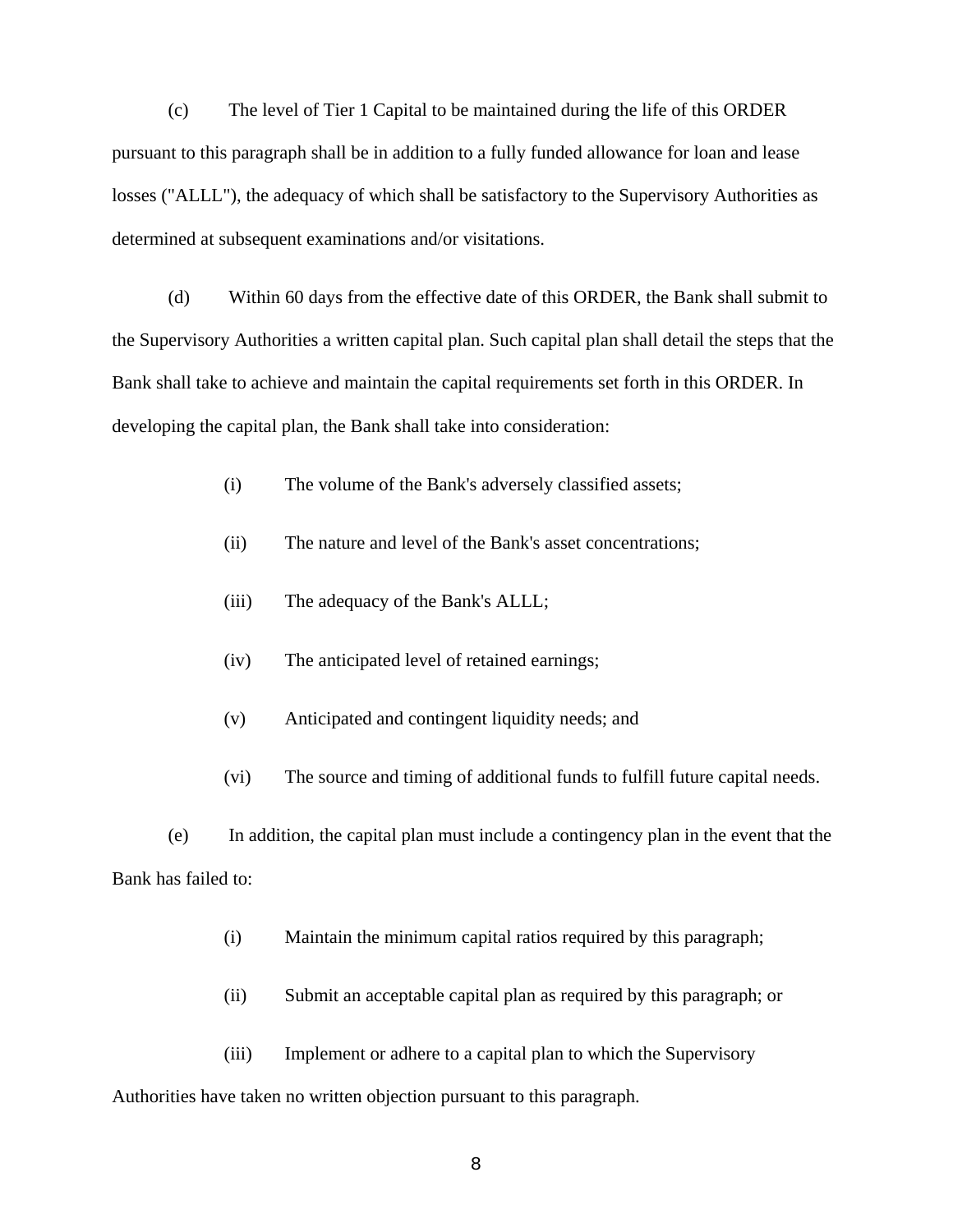(f) The contingency plan shall include a plan to sell or merge the Bank. The Bank shall implement the contingency plan upon written notice from the Supervisory Authorities.

### CHARGE-OFF LOSS AND DOUBTFUL

4. (a) Within 10 days from the effective date of this ORDER, the Bank shall eliminate from its books, by charge-off or collection, all assets or portions of assets classified "Loss" in the Report of Examination dated March 14, 2011 (the "Report"), that have not been previously collected or charged-off. Elimination of any of these assets through proceeds of other loans made by the Bank is not considered collection for purposes of this paragraph.

 (b) Additionally, while this ORDER remains in effect, the Bank shall, within 30 days from the receipt of any official Report of Examination of the Bank from the FDIC or the Department, eliminate from its books, by collection, charge-off, or other proper entry, the remaining balance of any asset classified "Loss" and 50 percent of those assets classified "Doubtful" unless otherwise approved in writing by the Supervisory Authorities. If an asset is classified "Doubtful", the Bank may, in the alternative, charge-off the amount that is considered uncollectible in accordance with the Bank's written analysis of loan or lease impairment.

## CLASSIFIED ASSET REDUCTION

5. (a) Within 30 days from the effective date of this ORDER, the Bank shall submit a written plan to the Supervisory Authorities to reduce the remaining assets classified "Substandard" and "Doubtful" in the Report. In addition, within 60 days from receipt of any future regulatory examination report, the Bank shall submit a written plan to reduce the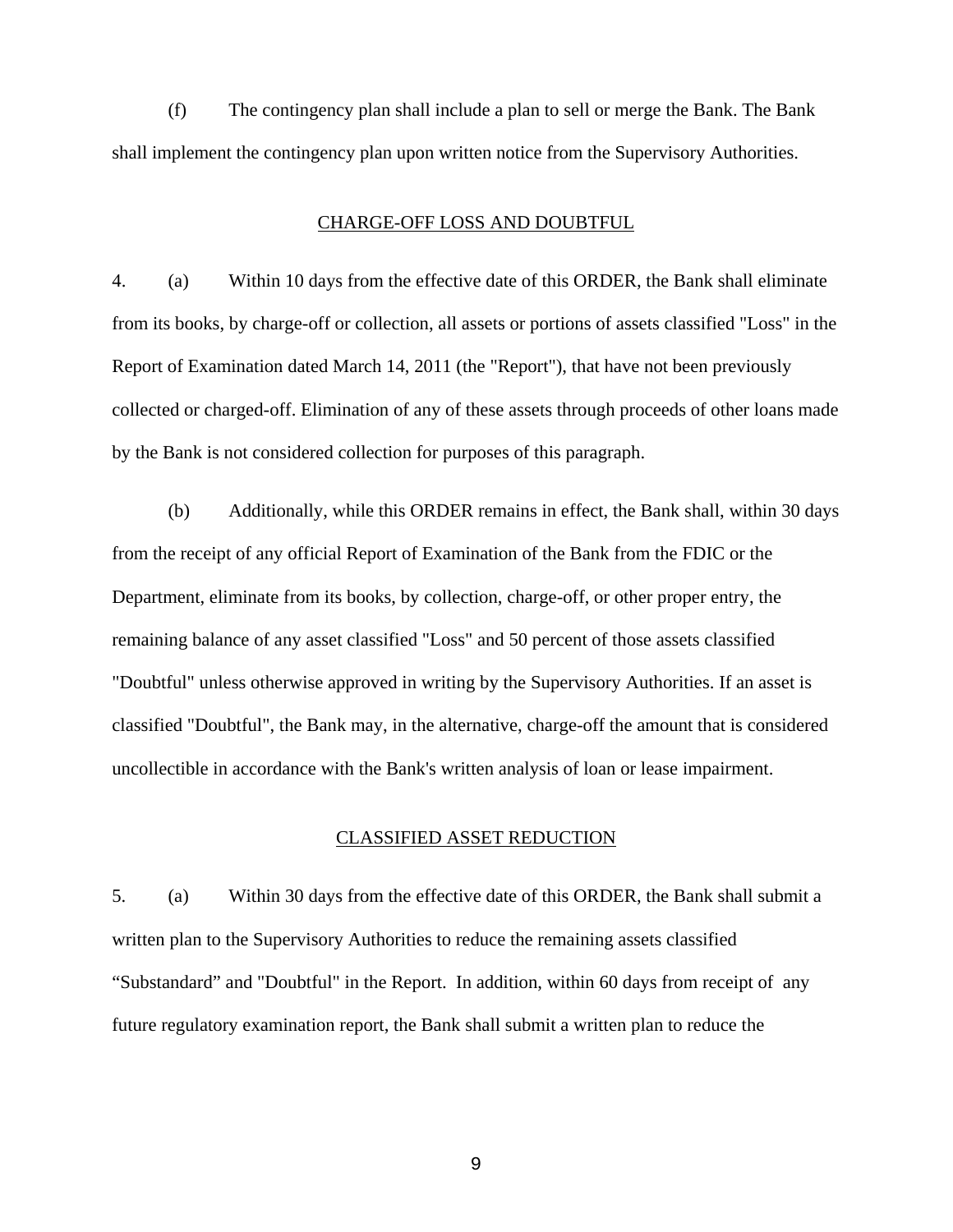remaining assets classified "Substandard" and "Doubtful" in such report. The plan shall address each asset so classified with a balance of \$100,000 or greater and provide the following:

- (i) The name under which the asset is carried on the books of the Bank;
- (ii) Type of asset;
- (iii) Actions to be taken in order to reduce the classified asset; and
- (iv) Timeframes for accomplishing the proposed actions.
- (b) The plan shall also include, at a minimum:

 (i) A review of the financial position of each such borrower, including the source of repayment, repayment ability, and alternate repayment sources; and

 (ii) An evaluation of the available collateral for each such credit, including possible actions to improve the Bank's collateral position.

 (c) In addition, the Bank's plan shall contain a schedule detailing the projected reduction of total classified assets on a quarterly basis. Further, the plan shall require the submission of monthly progress reports to the Board and mandate a review by the Board.

 (d) The Bank shall present the plan to the Supervisory Authorities for review. Within 30 days from the Supervisory Authorities' response, the plan, including any requested modifications or amendments, shall be adopted by the Board and the approval shall be recorded in the Board minutes. The Bank shall then immediately implement the plan.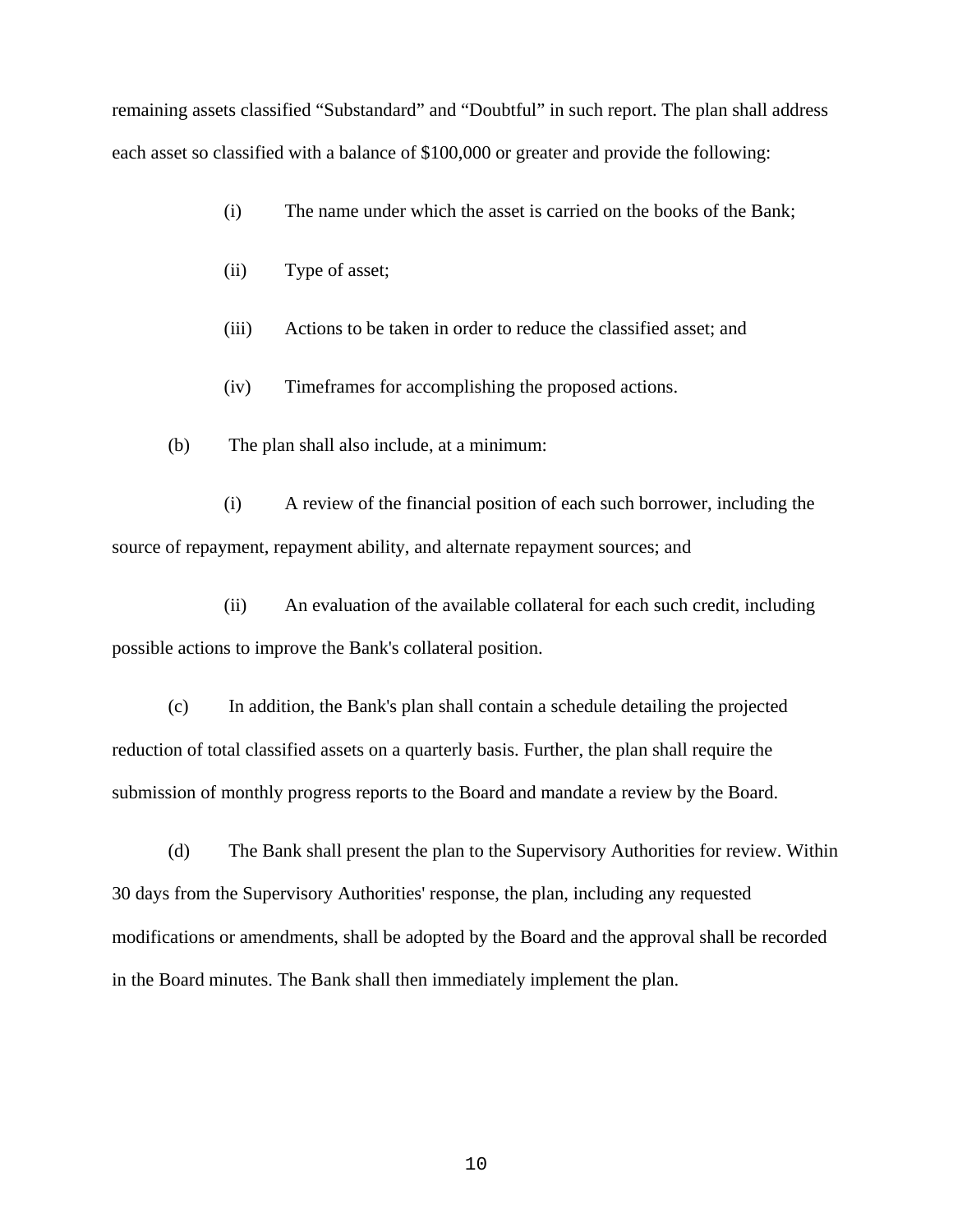(e) For purposes of the plan, the reduction of adversely classified assets as of March 14, 2011, shall be detailed using quarterly targets expressed as a percentage of the Bank's Tier 1 Capital plus the Bank's ALLL and may be accomplished by:

- (i) Charge-off;
- (ii) Collection;

 (iii) Sufficient improvement in the quality of adversely classified assets so as to warrant removing any adverse classification, as determined by the FDIC or the State; and/or

(iv) Increase in the Bank's Tier 1 Capital.

### NO ADDITIONAL CREDIT

6. (a) Beginning with the effective date of this ORDER, the Bank shall not extend, directly or indirectly, any additional credit to, or for the benefit of, any borrower who has a loan or other extension of credit from the Bank that has been charged off or classified, in whole or in part, "Loss" or "Doubtful" and is uncollected. The requirements of this paragraph shall not prohibit the Bank from renewing credit already extended to a borrower after full collection, in cash, of interest due from the borrower.

 (b) Additionally, during the life of this ORDER, the Bank shall not extend, directly or indirectly, any additional credit to, or for the benefit of, any borrower who has a loan or other extension of credit from the Bank that has been classified, in whole or part, "Substandard."

 (c) The preceding limitations on additional credit shall not apply if the Bank's failure to extend further credit to a particular borrower would be detrimental to the best interests of the Bank. Prior to the extension of any additional credit pursuant to this paragraph, either in the form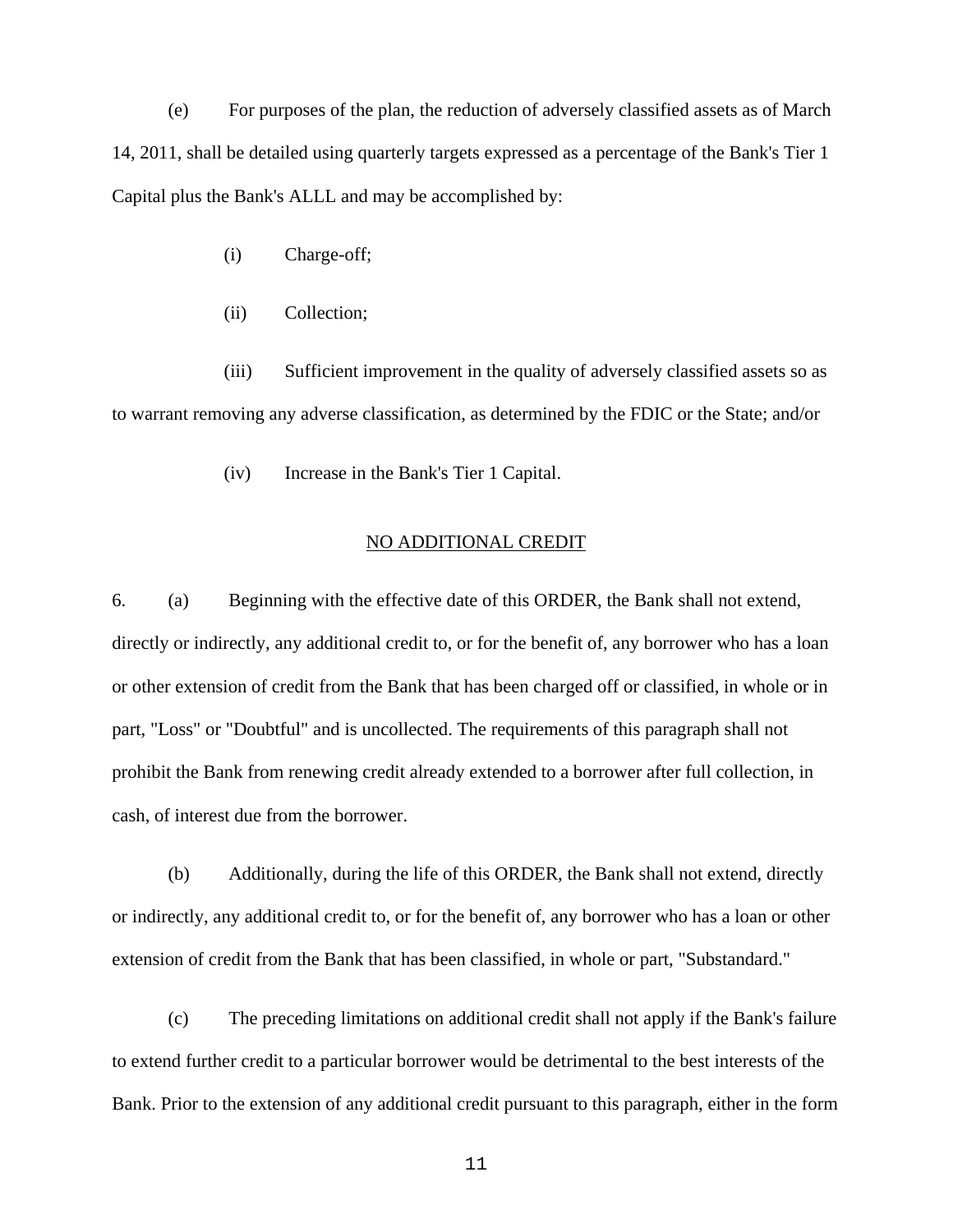of an extension or further advance of funds, such additional credit shall be approved by a majority of the Board or a designated committee thereof, who shall certify in writing that:

 (i) The failure of the Bank to extend such credit would be detrimental to the best interests of the Bank, including an explanatory statement of why it would be detrimental to the Bank's best interests;

 (ii) The Bank's position would be improved thereby, including an explanatory statement of how the Bank's position would be improved; and

 (iii) An appropriate workout plan has been developed and will be implemented in conjunction with the additional credit to be extended.

 (d) The signed certification shall be made a part of the meeting minutes of the Board or its designated committee and a copy of the signed certification shall be retained in the borrower's credit file.

 (e) Any additional extensions of credit to classified borrowers made under this provision shall be reported at 90-day intervals with the other reporting requirements set forth in this ORDER. At a minimum, the 90-day reports shall include the name of the classified borrower, the amount of additional credit extended, and the total outstanding balance of credit extended to the classified borrower.

## CONCENTRATIONS OF CREDIT

7. Within 60 days from the effective date of this ORDER, the Bank shall perform a risk segmentation analysis and develop a plan to reduce the concentrations of credit listed on the Concentrations page(s) of the Report. The analysis and plan should incorporate applicable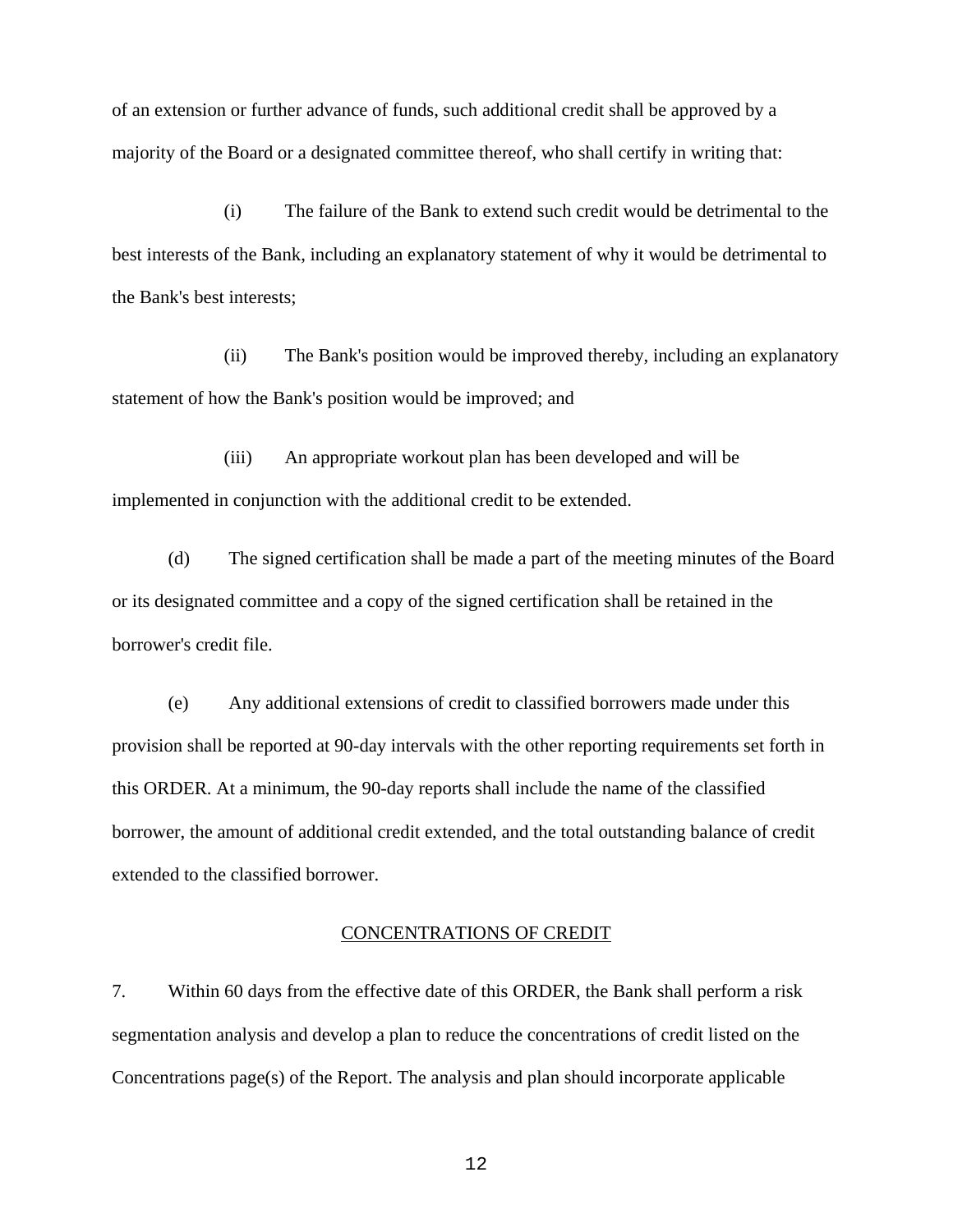guidance set forth in *Guidance on Concentrations in Commercial Real Estate Lending, Sound Risk Management Practices*, FIL-104-2006 (Dec. 12, 2006). Concentrations should be identified by product type, geographic distribution, underlying collateral, or other asset groups which are considered economically related, and in the aggregate represent a large portion of the Bank's Tier 1 Capital and ALLL. A copy of this analysis and plan shall be provided to the Supervisory Authorities. The plan and its implementation shall be in a form and manner acceptable to the Supervisory Authorities at the initial review and at subsequent examinations and/or visitations.

## STRATEGIC PLAN

8. (a) Within 60 days from the effective date of this ORDER, the Bank shall prepare and submit to the Supervisory Authorities an acceptable written business/strategic plan covering the overall operation of the Bank. At a minimum the plan shall establish objectives for the Bank's earnings performance, growth, balance sheet mix, liability structure, capital adequacy, and reduction of nonperforming and underperforming assets, together with strategies for achieving those objectives. The plan shall also identify capital, funding, managerial, and other resources needed to accomplish its objectives. Such plan shall specifically provide for the following:

 (i) Goals for the composition of the loan portfolio by loan type including strategies to diversify the type and improve the quality of loans held;

 (ii) Goals for the composition of the deposit base including strategies to reduce reliance on volatile and costly deposits; and

(iii) Plans for effective risk management and collection practices.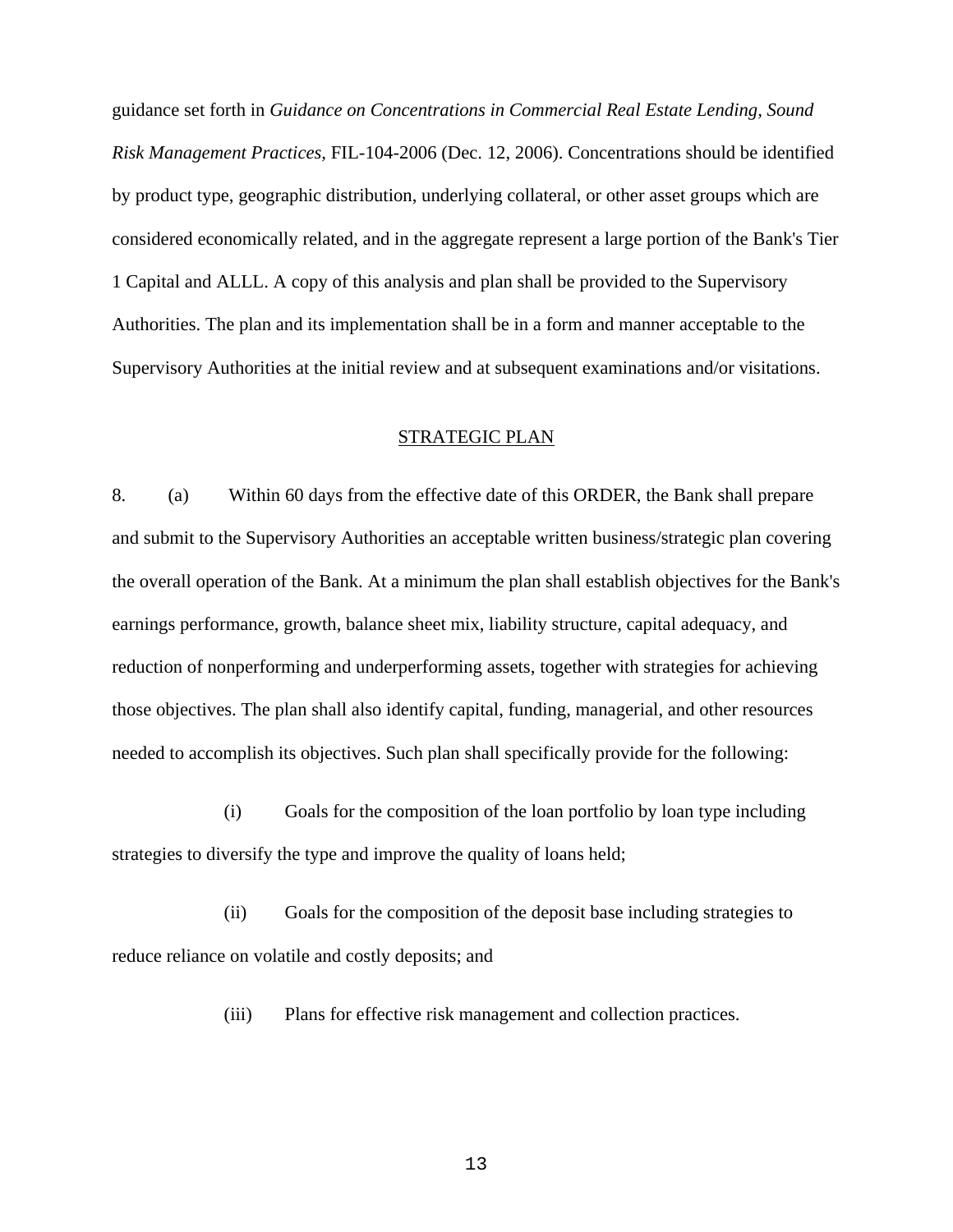(b) The Board shall approve the business/strategic plan, which approval shall be recorded in the Board meeting minutes for the meeting at which the business/strategic plan was approved.

### BUDGET

- 9. (a) Within 60 days from the effective date of this ORDER, the Bank shall formulate and implement a written plan to improve and/or sustain Bank earnings for 2011. This plan shall be forwarded to the Supervisory Authorities for review and comment and shall address, at a minimum, the following:
	- (i) goals and strategies for improving and sustaining the earnings of the Bank;
	- (ii) the major areas in, and means by which the Bank will seek to improve the Bank's operating performance;
	- (iii) realistic and comprehensive budgets;
	- (iv) a budget review process to monitor the income and expenses of the Bank to compare actual figures with budgetary projections;
	- (v) the operating assumptions that form the basis for, and adequately support, major projected income and expense components; and
	- (vi) coordination of the Bank's loan, investment, and operating policies and budget and profit planning with the funds management policy.

Thereafter, the Bank shall formulate such a plan and budget by November 30 of each subsequent year while this ORDER remains in effect and submit the plan and budget to the Supervisory Authorities for review and comment by December 15 of each subsequent year. The plan and budget required by this ORDER shall be acceptable to the Supervisory Authorities at the initial review and at subsequent examinations and/or visitations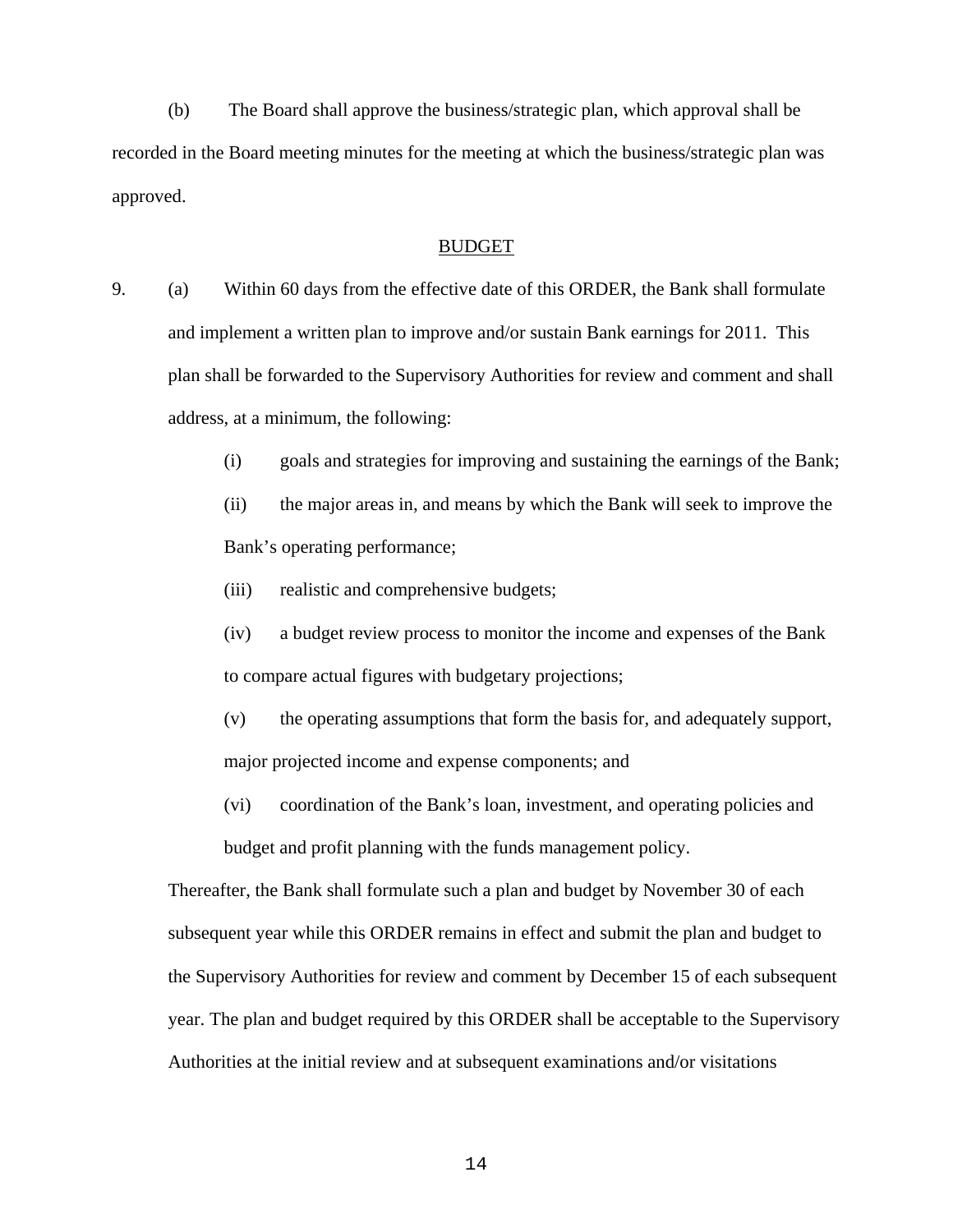(b) On a monthly basis, the Board shall evaluate the Bank's actual performance in relation to the plan and budget required by this ORDER and shall record the results of the evaluation, and any actions taken by the Bank, in the minutes of the Board meeting at which such evaluation is undertaken. The actual performance compared to the budget shall be submitted to the Supervisory Authorities with the quarterly progress reports required by this ORDER.

### LENDING

10. (a) Within 60 days from the effective date of this ORDER, the Bank shall revise, adopt, and implement its written lending and collection policy to provide effective guidance and control over the Bank's lending function. Such policy and its implementation shall be in a form and manner acceptable to the Supervisory Authorities at the initial review and at subsequent examinations and/or visitations.

 (b) The initial revisions to the Bank's loan policy and practices required by this paragraph, at a minimum, shall include the following:

 (i) Provisions, consistent with the Instructions for Preparation of Consolidated Reports of Condition and Income, under which the accrual of interest income is discontinued and previously accrued interest is reversed on delinquent loans;

 (ii) Provisions which require complete loan documentation, including current financial information, profit and loss statements and/or copies of tax returns, and cash flow projections;

 (iii) Provisions which require realistic repayment terms and current credit information adequate to support the outstanding indebtedness of the borrower;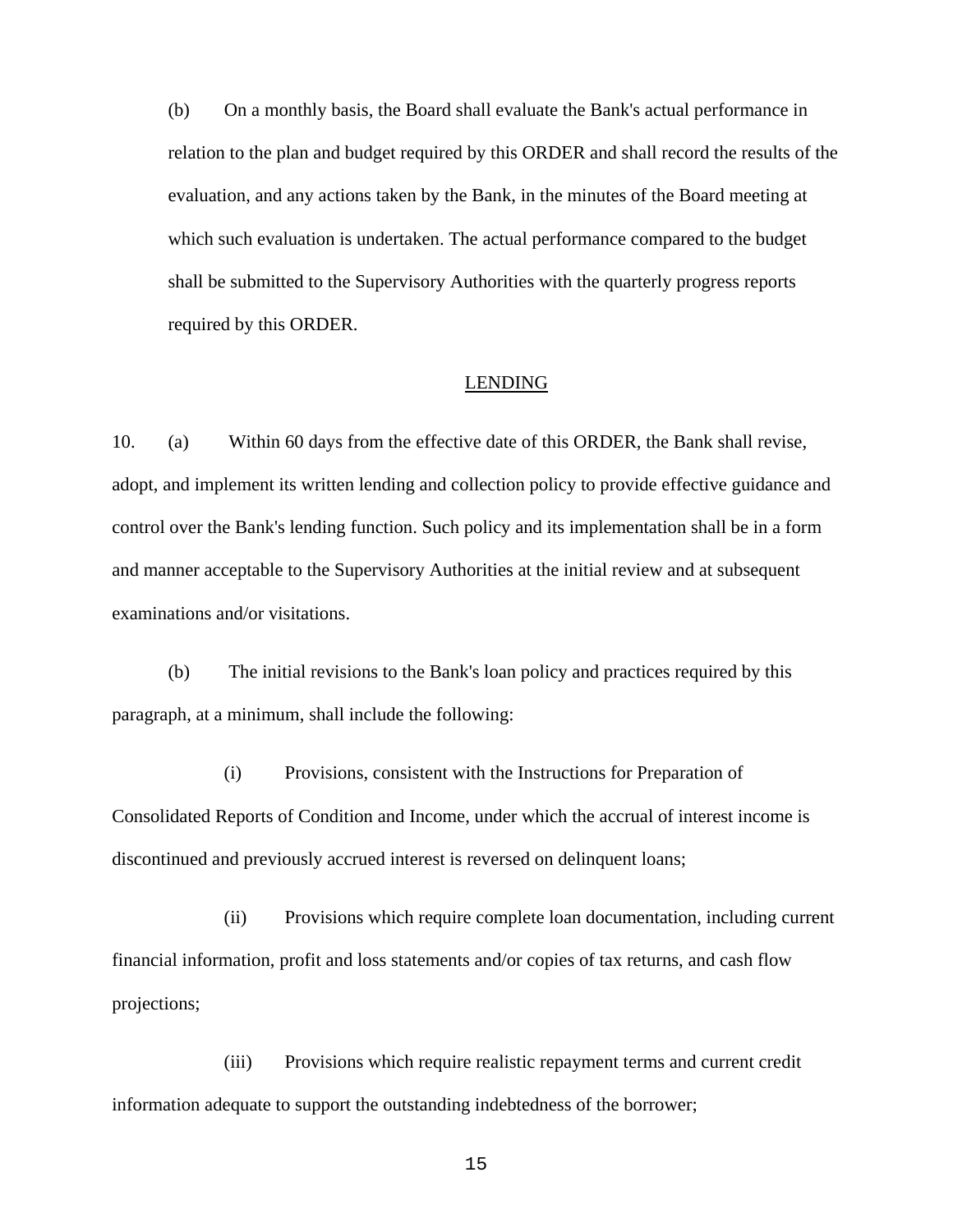(iv) Provisions which incorporate limitations on the amount that can be loaned in relation to established collateral values;

 (v) Provisions which specify the circumstances and conditions under which real estate appraisals must be conducted by an independent third party;

 (vi) Provisions which establish standards for the extension of unsecured credit, including overdrafts;

(vii) Provisions which establish officer lending limits;

 (viii) Provisions which require extensions of credit to any of the Bank's executive officers, directors, or principal shareholders, or to any related interest of such persons, to be approved in advance by a majority of the entire Board in accordance with 12 C.F.R. § 215.4(b);

 (ix) Provisions which prohibit the issuance of standby letters of credit unless the letters of credit are fully secured by readily marketable collateral and/or are supported by current and complete financial information;

 (x) Provisions which require proper supervision of construction loans and adequate procedures to monitor actual construction completed in relation to construction loan advances;

 (xi) Provisions which prohibit concentrations of credit in excess of 25 percent of the Bank's' Tier 1 Capital to any borrower and such borrower's related interests; and

 (xii) Provisions which require the preparation of a loan "watch list" which shall include relevant information on all loans in excess of \$100,000 that are classified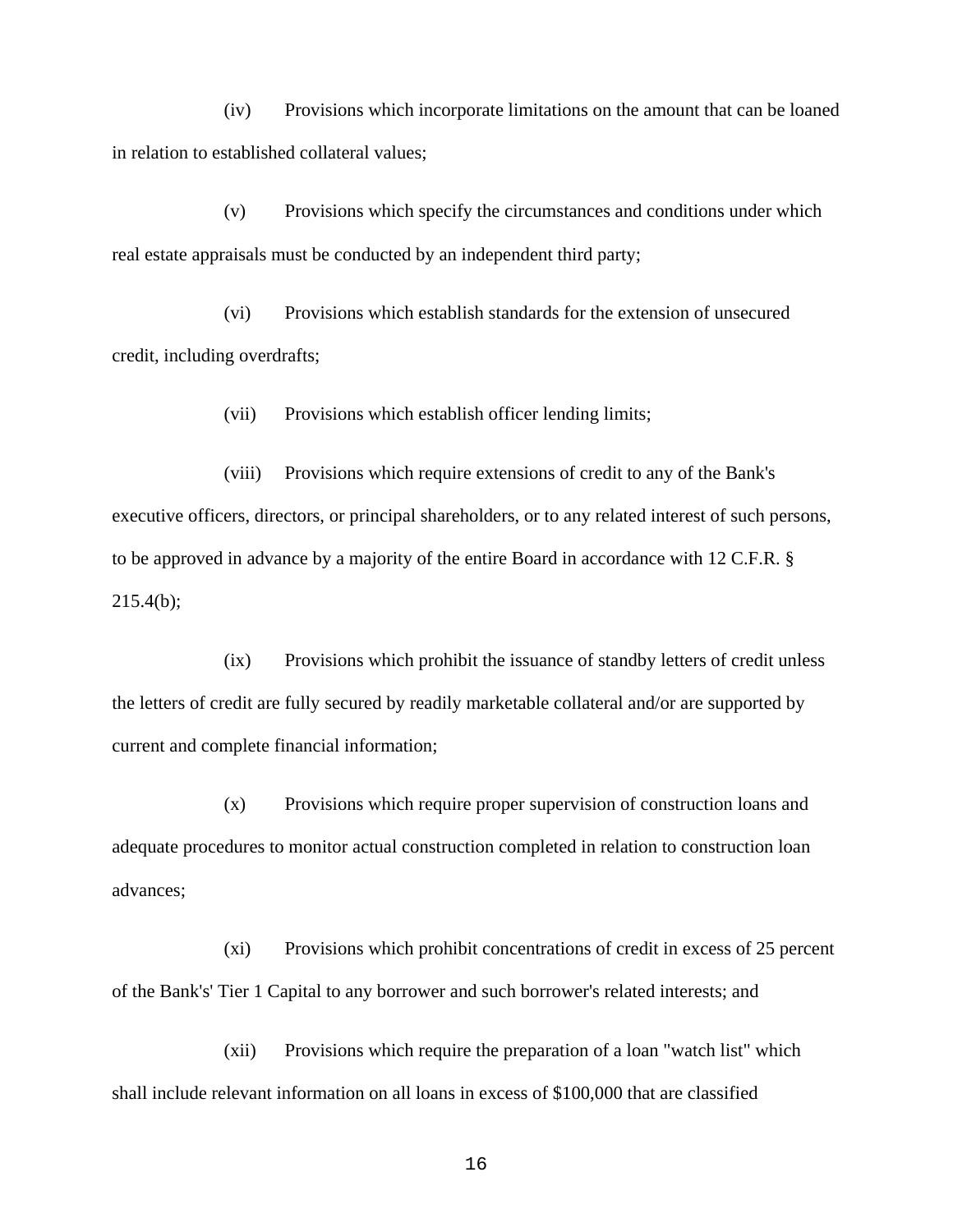"Substandard" and "Doubtful" in the Report and by the Supervisory Authorities in subsequent Reports of Examination, and all other loans in excess of \$100,000 that warrant individual review and consideration by the Board as determined by the Loan Committee or active management of the Bank. The loan "watch list" shall be presented to the Board for review at least monthly with such review noted in the minutes.

 (c) The Board shall adopt procedures whereby officer compliance with the revised loan policy is monitored and exceptions are reported to the Board. The procedures adopted shall be reflected in the minutes of a Board meeting at which all members are present and the vote of each is noted.

### ALLOWANCE FOR LOAN AND LEASE LOSSES

11. (a) Immediately upon the issuance of this ORDER, the Board shall make a provision to replenish the ALLL, which as of the date of the examination was underfunded as set forth in the Report.

 (b) Within 30 days from the effective date of this ORDER, the Board shall review the adequacy of the ALLL and establish a comprehensive policy for determining the adequacy of the ALLL. For the purpose of this determination, the adequacy of the ALLL shall be determined after the charge-off of all loans or other items classified "Loss". The policy shall provide for a review of the ALLL at least once each calendar quarter. Said review shall be completed in time to properly report the ALLL in the quarterly Consolidated Reports of Condition and Income. The review shall focus on the results of the Bank's internal loan review, loan and lease loss experience, trends of delinquent and non-accrual loans, an estimate of potential loss exposure of significant credits, concentrations of credit, and present and prospective economic conditions.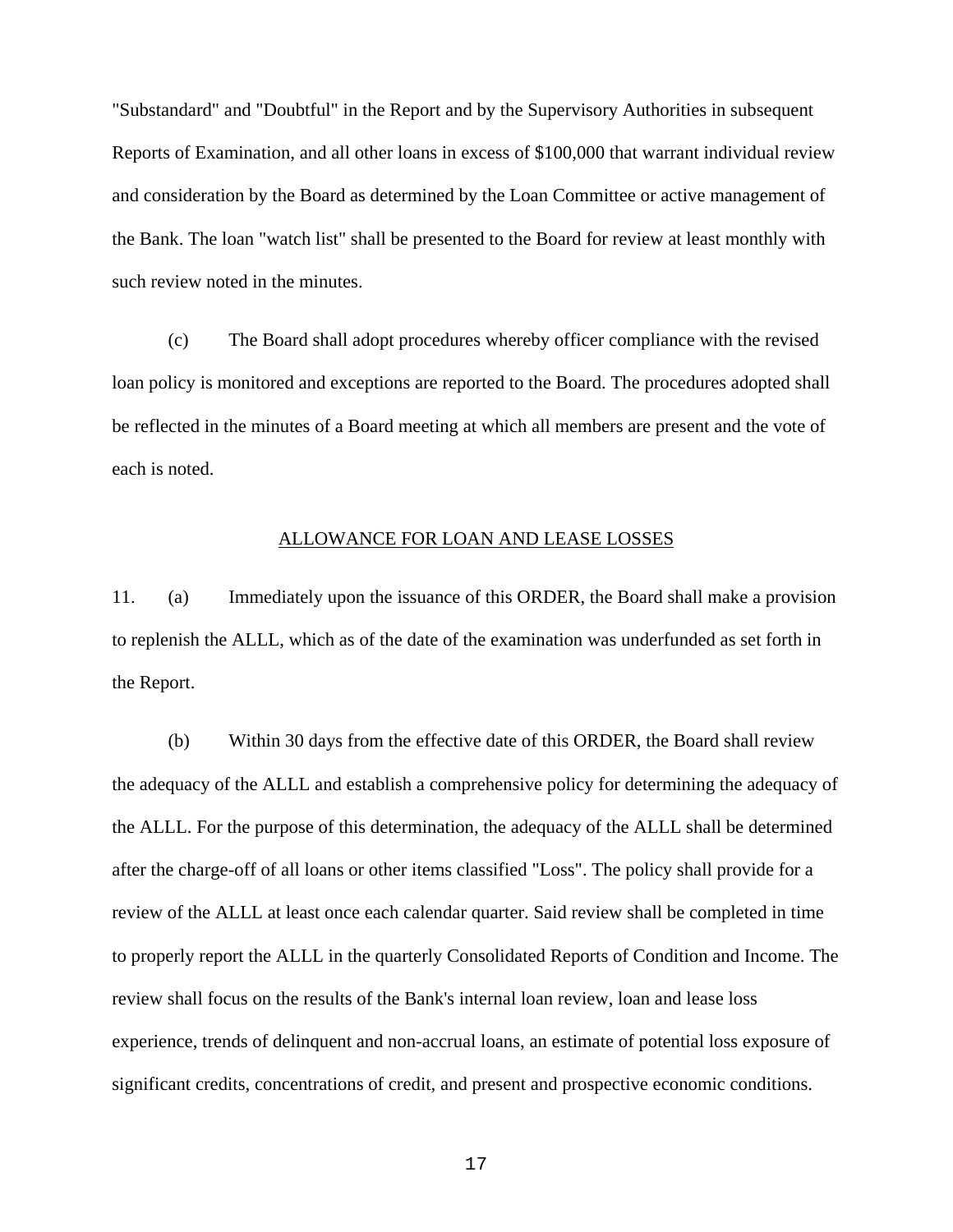The review should include a review of compliance with ASC 450 (Topic 450, "Contingencies") and ASC 310-10-35 (Section 35, "Subsequent Measurement General," of Subtopic 310-10). The policy shall adhere to the guidance set forth in the *Interagency Policy Statement on the Allowance for Loan and Lease Losses*, FIL-105-2006 (Dec. 13, 2006). A deficiency in the ALLL shall be remedied in the calendar quarter it is discovered, prior to submitting the next Consolidated Report of Condition and Income, by a charge to current operating earnings. The Board meeting minutes for the meeting at which such review is undertaken shall indicate the results of the review. The Bank's policy for determining the adequacy of the ALLL and its implementation shall be satisfactory to the Supervisory Authorities as determined at the initial review and at subsequent examinations and/or visitations.

## LOAN REVIEW

12. (a) Within 60 days from the effective date of this ORDER, the Bank shall adopt an effective internal loan review and grading system to provide for the periodic review of the Bank's loan portfolio in order to identify and categorize the Bank's loans, and other extensions of credit which are carried on the Bank's books as loans, on the basis of credit quality. Such system and its implementation shall be satisfactory to the Supervisory Authorities at the initial review of the system, and at subsequent examinations and/or visitations. At a minimum, the grading system shall provide for the following:

 (i) Specification of standards and criteria for assessing the credit quality of the Bank's loans;

 (ii) Application of loan grading standards and criteria to the Bank's loan portfolio;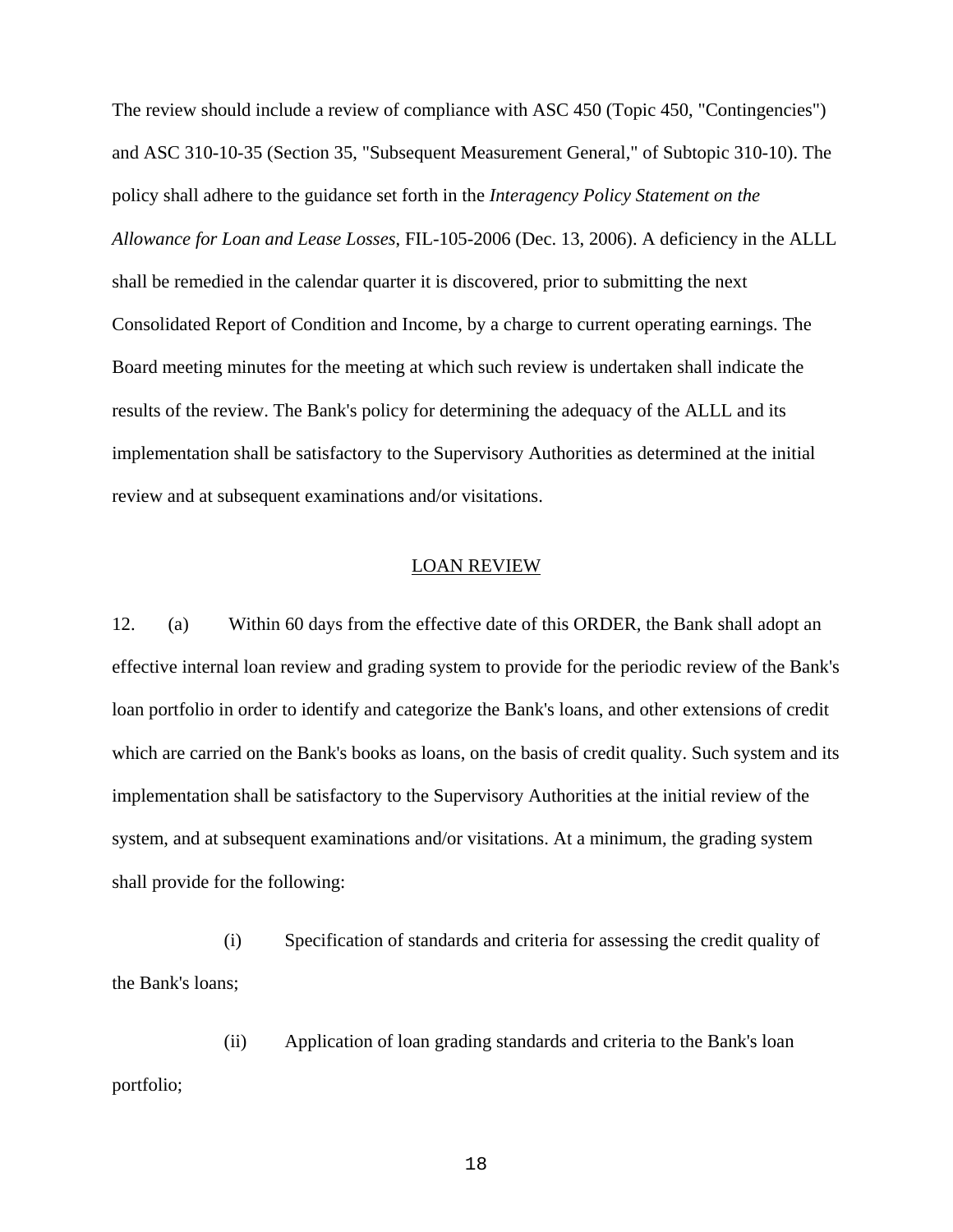(iii) Categorization of the Bank's loans into groupings based on the varying degrees of credit and other risks that may be presented under the applicable grading standards and criteria, but in no case will a loan be assigned a rating higher than that assigned by examiners at the last examination of the Bank without prior written notification to the Supervisory Authorities;

 (iv) Assessment of the likelihood that each loan exhibiting credit and other risks will not be repaid according to its terms and conditions;

 (v) Identification of any loan that is not in conformance with the Bank's loan policy;

 (vi) Identification of any loan which presents any unsafe or unsound banking practice or condition or is otherwise in violation of any applicable state or federal law, regulation, or statement of policy;

 (vii) Requirement of a written report to be made to the Board and Audit Committee, if any, not less than quarterly after the effective date of this ORDER. The report shall identify the status of those loans that exhibit credit and other risks under the applicable grading standards/criteria and the prospects for full collection and/or strengthening of the quality of any such loans; and

 (viii) Specific policies governing Bank charge-offs of loans and underlying collateral taken to repay loans.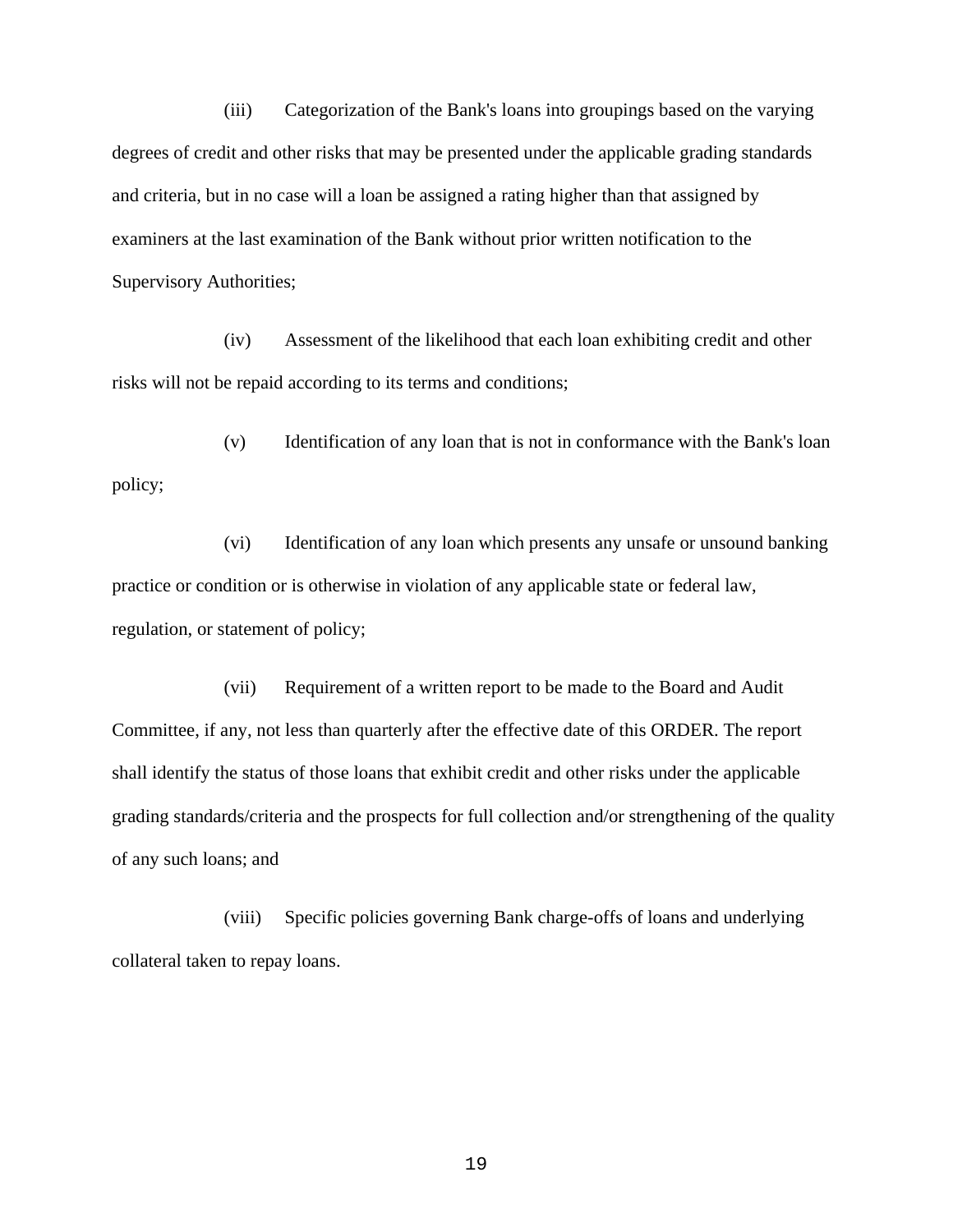## ASSET/LIABILITY POLICY

13. Within 60 days from the effective date of this ORDER, the Board shall review and revise, as necessary, the Bank's written policy and procedures for managing interest rate risk, taking into consideration examination findings. The policy shall comply with the *Joint Agency Policy Statement on Interest Rate Risk*, FIL-52-1996 (June 26, 1996), shall be consistent with the comments and recommendations detailed in the Report, and shall include, at a minimum, the means by which the interest rate risk position will be monitored, the establishment of risk parameters, and provisions for periodic reporting to management and the Board regarding interest rate risk. Such policy and its implementation shall be satisfactory to the Supervisory Authorities at the initial review and at subsequent examinations and/or visitations.

# TECHNICAL EXCEPTIONS

14. Within 30 days from the effective date of this ORDER, the Bank shall correct the technical exceptions listed in the Report. The Bank shall initiate and implement a program to ensure its credit files contain complete, adequate and current documentation. In addition, within 30 days from receipt of any future regulatory examination report, the Bank shall correct any technical exceptions identified in such report.

### INFORMATION TECHNOLOGY

15. Within 60 days from the effective date of this ORDER, the Bank shall take all appropriate corrective measures to address the deficiencies of its information technology systems detailed in the Report.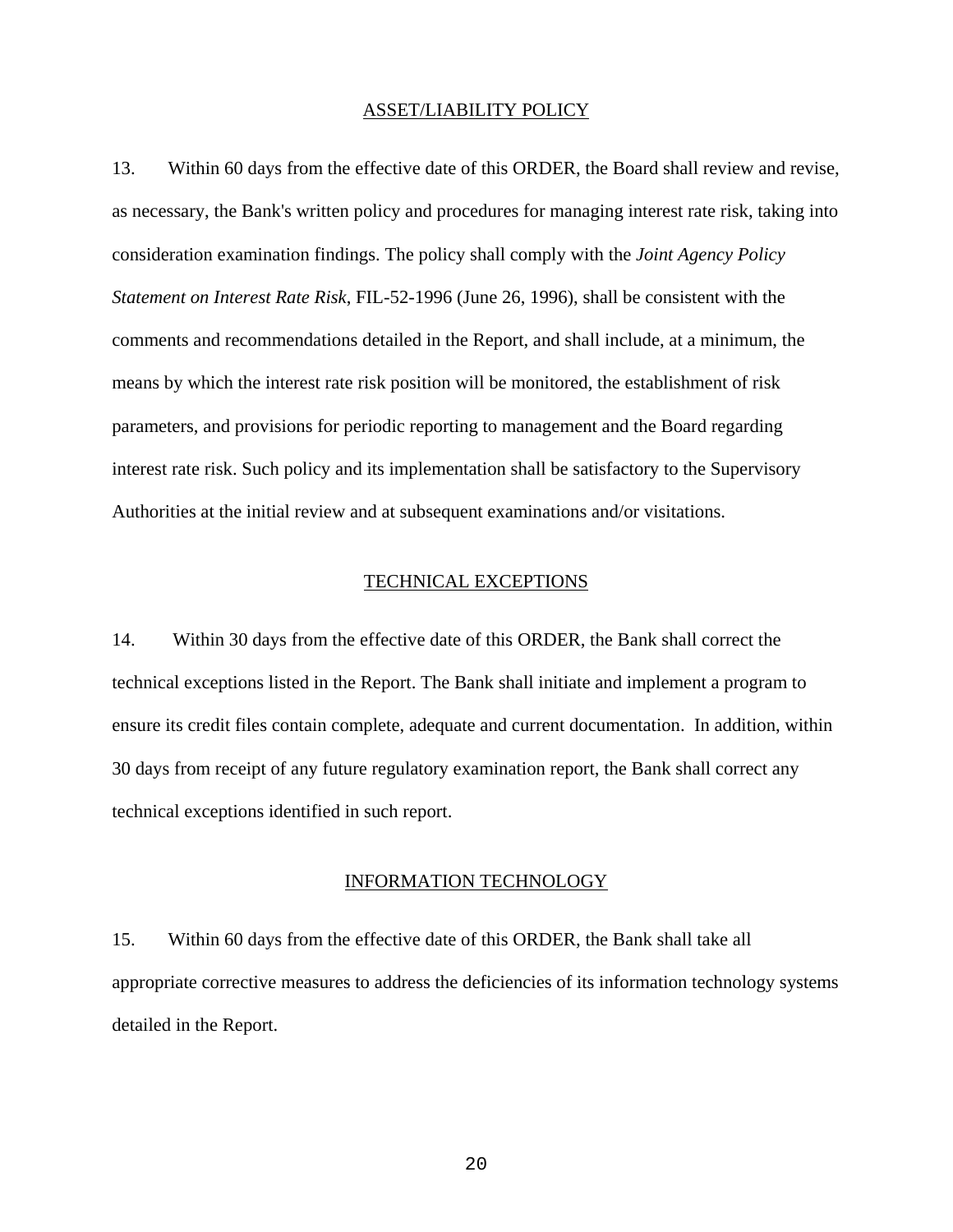### AUDIT PROGRAM

16. (a) Within 60 days from the effective date of this ORDER, the Bank shall adopt and implement a policy for the operation of the Bank in such a manner as to provide adequate internal routines and controls within the Bank consistent with safe and sound banking practices. Such policy and its implementation shall, at a minimum, eliminate and/or correct all internal routine and control deficiencies as more fully set forth in the Report and shall be satisfactory to the Supervisory Authorities at the initial review and at subsequent examinations and/or visitations.

 (b) Within 60 days from the effective date of this ORDER, the Bank shall develop an internal audit program that establishes procedures to provide for an independent review of the integrity of the Bank's operational and accounting systems. The program shall be in a form and manner acceptable to the Supervisory Authorities at the initial review and at subsequent examinations and/or visitations.

 (c) Within 60 days from the effective date of this ORDER, the Board shall comply with the *Interagency Policy Statement on the Internal Audit Function and its Outsourcing*, FIL-21-2003 (Mar. 17, 2003). Changes made to the audit program as a result of complying with this paragraph shall be reviewed and adopted by the Board, recorded in the applicable Board minutes, and shall be acceptable to the Supervisory Authorities at the initial review and at subsequent examinations and/or visitations.

#### RESTRICTIONS OF CERTAIN PAYMENTS

17. (a) While this ORDER is in effect, the Bank shall not declare or pay dividends, bonuses, or make any other form of payment outside the ordinary course of business resulting in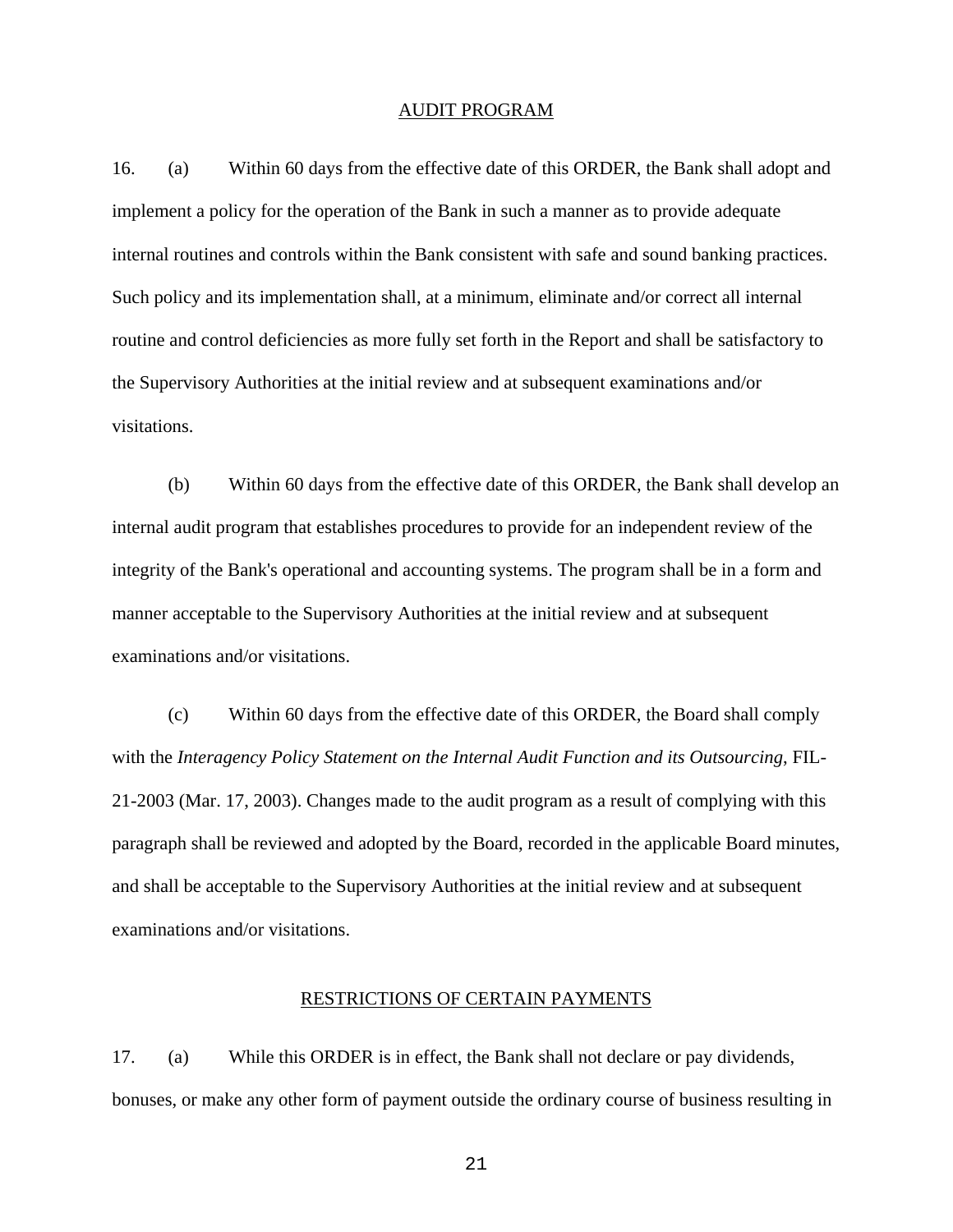a reduction of capital, without the prior written approval of the Supervisory Authorities. All requests for prior approval shall be received at least 30 days prior to the proposed dividend or bonus payment declaration date (or at least 5 days with respect to any request filed within the first 30 days from the date of this ORDER) and shall contain, but not be limited to, an analysis of the impact such dividend or bonus payment would have on the Bank's capital, income, and/or liquidity positions.

 (b) During the term of this ORDER, the Bank shall not make any distributions of interest, principal or other sums on subordinated debentures, if any, without the prior written approval of the Supervisory Authorities.

## OTHER REAL ESTATE

18. Within 60 days from the effective date of this ORDER, the Board shall develop a written policy for managing the Other Real Estate of the Bank. Such policy shall be consistent with all applicable laws, regulations, and other regulatory guidelines regarding appraisals, including, but not limited to, the FDIC's appraisal regulations as described in 12 C.F.R. Part 323, and *Guidance on Other Real Estate*, FIL-62-2008 (July 1, 2008). The Bank shall submit the policy to the Supervisory Authorities for review. The Bank shall approve the policy, which approval shall be recorded in the Board meeting minutes. Thereafter, the Bank shall implement and fully comply with the policy.

# CALL REPORTS

19. (a) Within 30 days from the effective date of this ORDER, the Board shall ensure that all Consolidated Reports of Condition and Income filed with the FDIC on or after December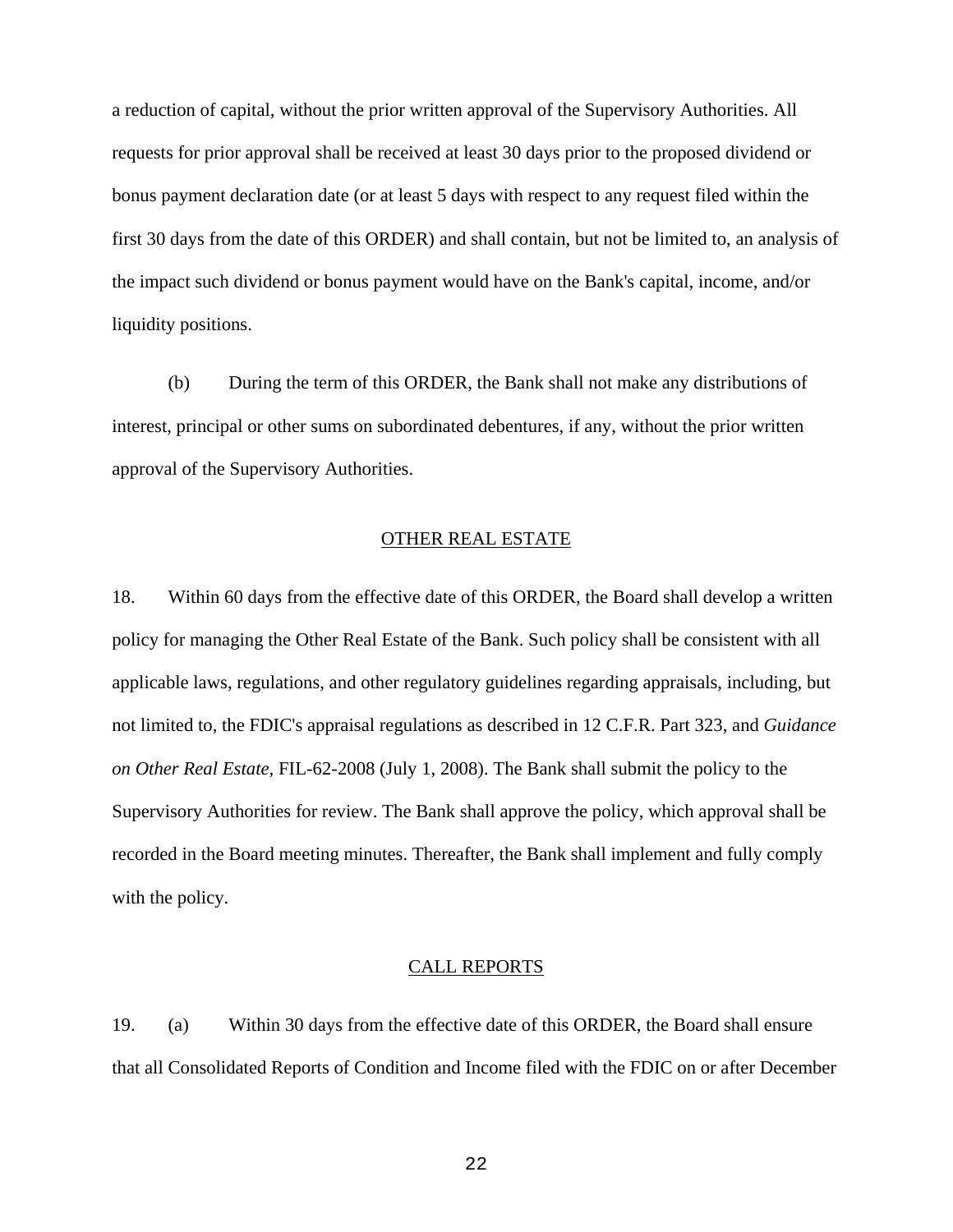31, 2010, are reviewed and shall file, as necessary, amended Consolidated Reports of Condition and Income, in accordance with the Instructions for Preparation of Consolidated Reports of Condition and Income, which accurately reflect the financial condition of the Bank as of the date of each report. Amended Consolidated Reports of Condition and Income must be filed if previously submitted reports were not filed in accordance with the Instructions for Preparation of Consolidated Reports of Condition and Income.

 (b) In addition, and during the life of this ORDER, the Bank shall file Consolidated Reports of Condition and Income that accurately reflect the financial condition of the Bank as of the reporting period specified. In particular, the reports shall incorporate any adjustment in the Bank's books made as a consequence of any official Report of Examination of the Bank from the Supervisory Authorities during the reporting period.

## ASSET GROWTH

20. While this ORDER is in effect, the Bank shall notify the Supervisory Authorities at least 60 days prior to undertaking asset growth that exceeds ten percent (10%) or more per annum or initiating material changes in asset or liability composition. In no event shall asset growth result in noncompliance with the capital maintenance provisions of this ORDER unless the Bank receives prior written approval from the Supervisory Authorities.

### VIOLATIONS OF LAW, REGULATION, AND CONTRAVENTION OF POLICY

21. Within 60 days from the effective date of this ORDER, the Bank will eliminate and/or correct all violations of laws, regulations, and/or contraventions of statements of policy in the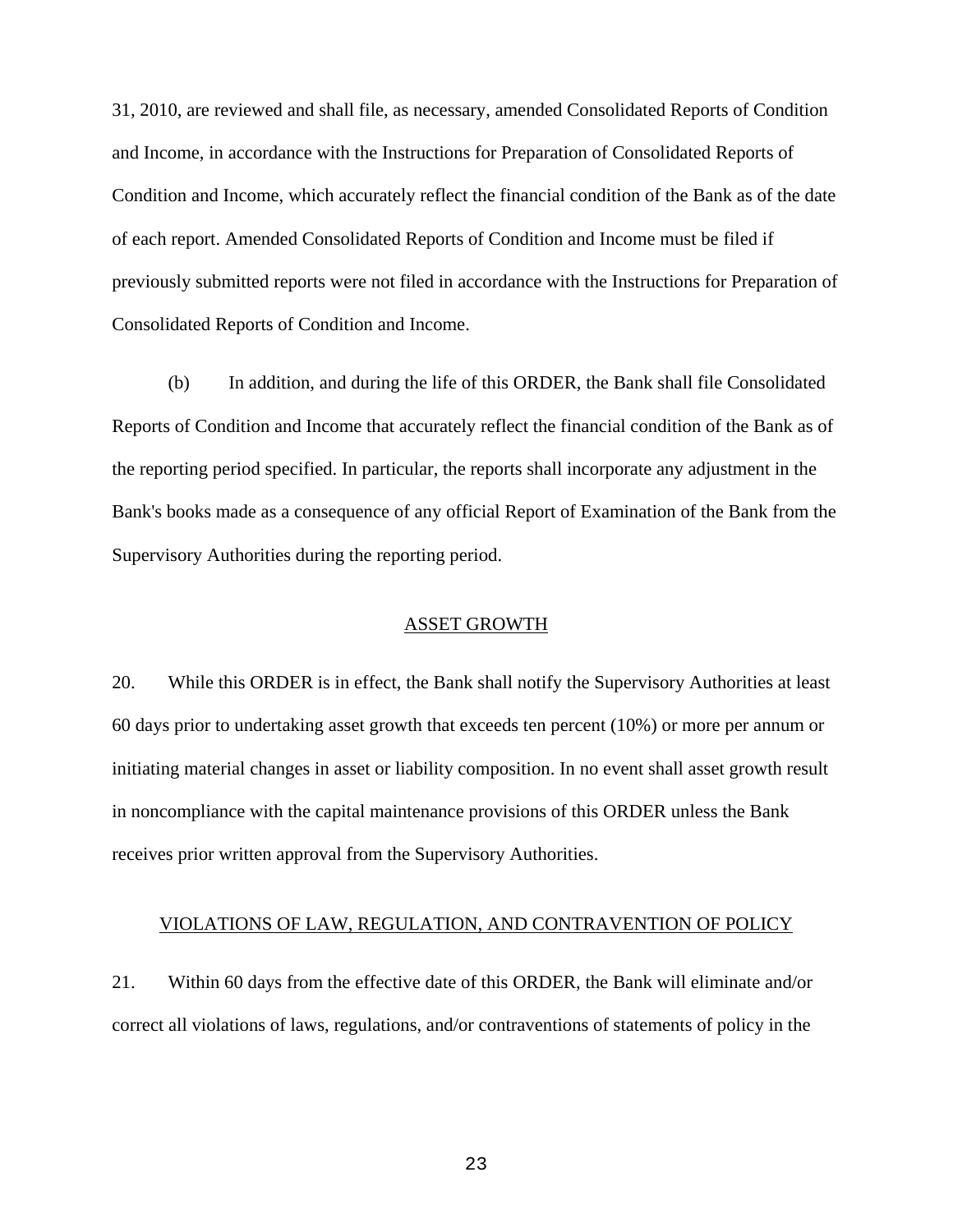Report and shall adopt and implement appropriate procedures to ensure future compliance with all such applicable federal and state laws, regulations, and/or statements of policy.

### ETHICS PROGRAM

22. (a) Within 30 days from the effective date of this ORDER, the Bank shall develop, adopt, and implement a written ethics policy ("Ethics Policy") and program ("Ethics Program"). The Ethics Policy shall state the ethical standards expected of directors, officers, employees, agents, and other persons participating in the conduct of the affairs of the Bank ("Covered Individuals") in the performance of their duties and responsibilities.

 (b) The Ethics Program shall establish the definitions, instructions, and format to be followed by Covered Individuals in the preparation of comprehensive conflict disclosure statements ("Statements") to be filed for review by an ethics counselor and/or ethics committee and shall require:

(i) Initial Statements from all existing Covered Individuals;

 (ii) Initial Statements from any person who newly becomes a Covered Individual;

(iii) Periodic Statements from all Covered Individuals; and

 (iv) Immediate reporting of new conflicts or discovery of previously unreported conflicts.

(c) At a minimum, the Ethics Program shall address the:

(i) Acceptance of gifts, entertainment, favors, and loans;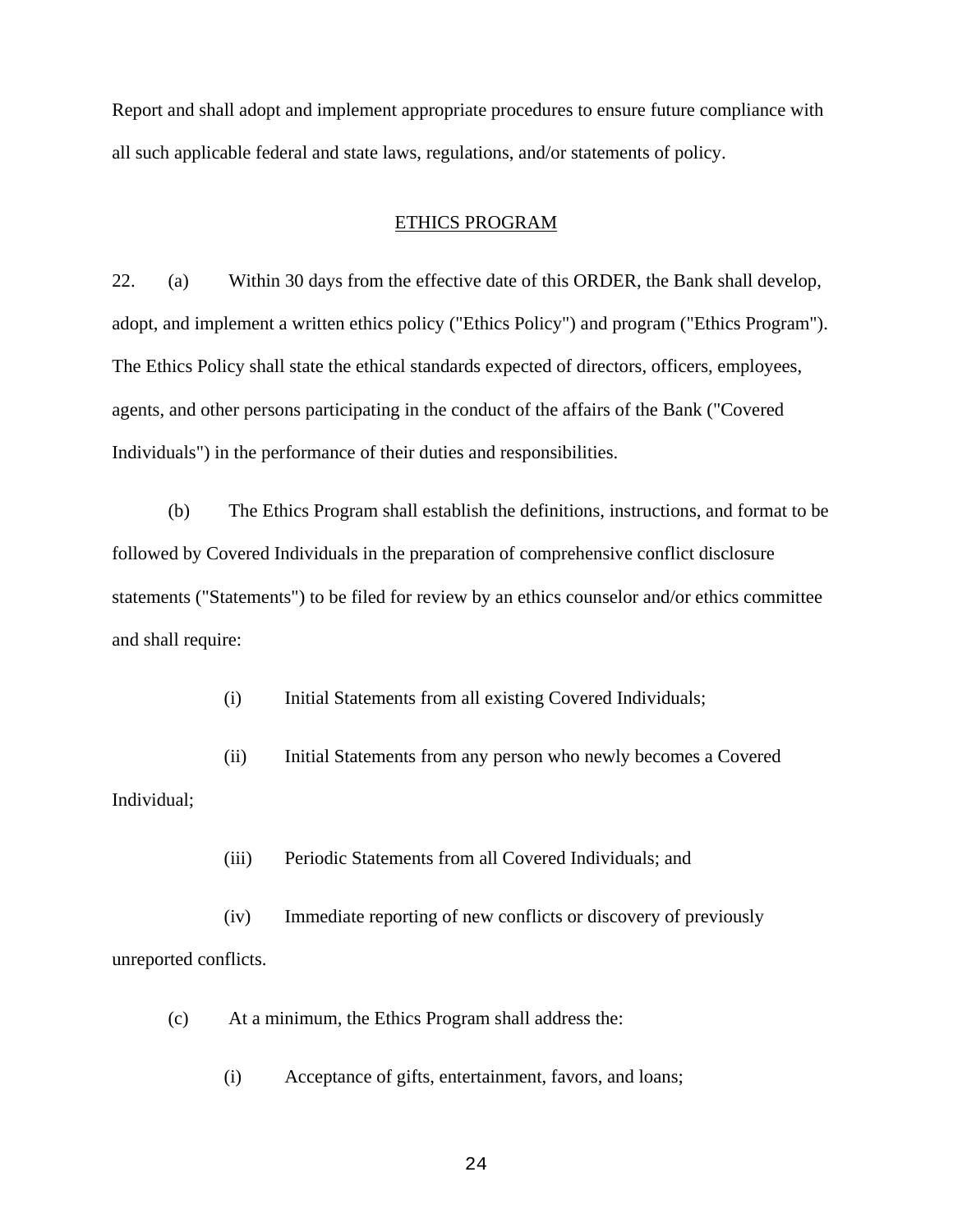- (ii) Use of official information;
- (iii) Employment of relatives;
- (iv) Use of Bank property;
- (v) Reimbursement of travel expenses;
- (vi) Disclosure of indebtedness to the Bank or any other financial institution;
- (vii) Financial interests and obligations that appear to conflict with the

Covered Individual's duties and responsibilities, including, but not limited to, participation of any sort in any transaction or loan in which the Covered Individual, his or her spouse, child, partner, or any organization in which the Covered Individual has a financial interest, or serves as an officer, director, trustee, or partner, is involved;

- (viii) Purchase of Bank property;
- (ix) Provision of goods or services to the Bank; and
- (x) Acceptance outside employment and/or maintenance of other activities.

 (d) The Ethics Policy shall be acceptable to the Supervisory Authorities at the initial review and at subsequent examinations and/or visitations.

#### PROGRESS REPORTS

23. Within 30 days from the end of the first quarter following the effective date of this ORDER, and within 30 days from the end of each quarter thereafter, the Bank shall furnish written progress reports to the Supervisory Authorities detailing the form and manner of any actions taken to secure compliance with this ORDER and the results thereof. Such reports shall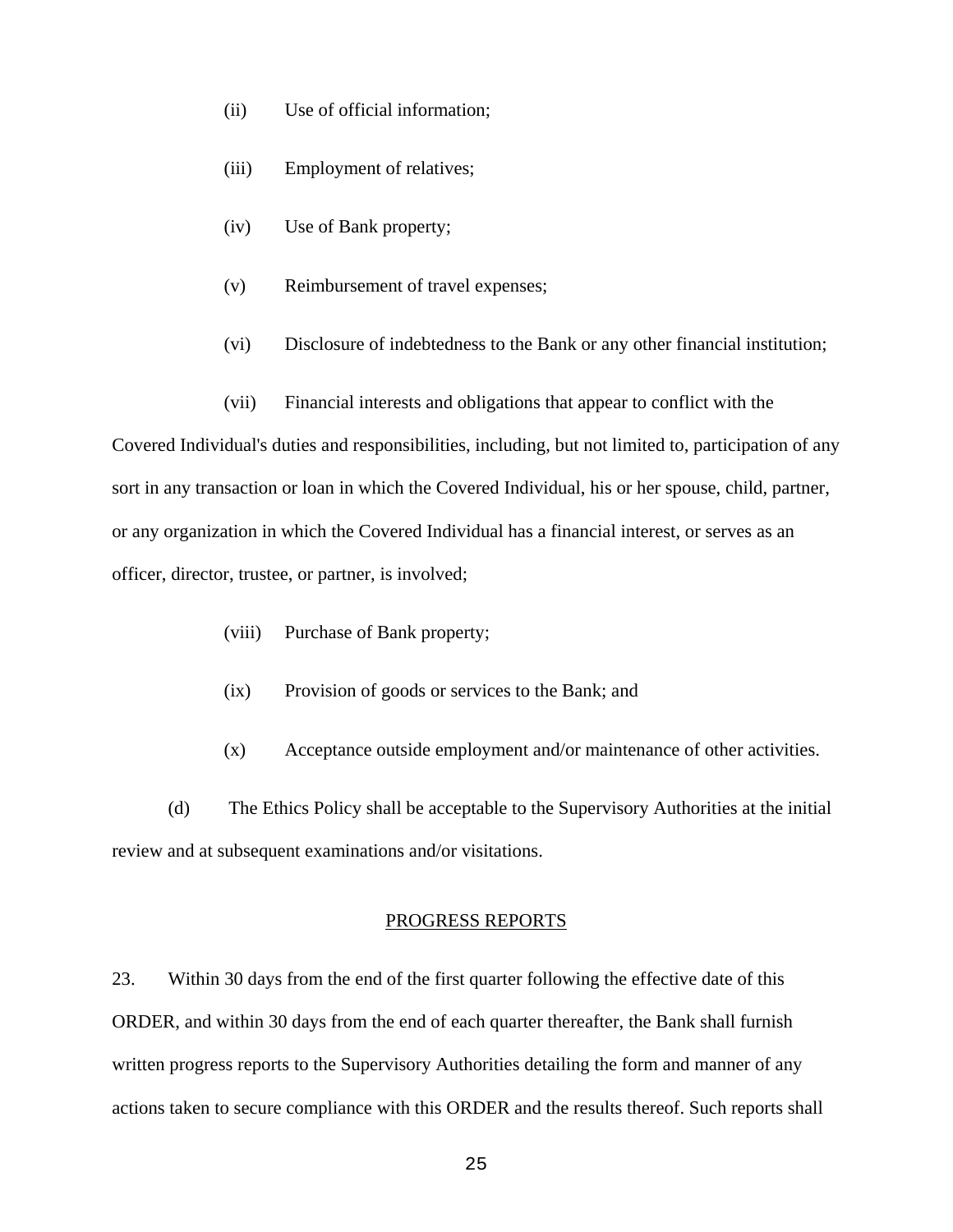include a copy of the Bank's Consolidated Reports of Condition and of Income. Such reports may be discontinued when the corrections required by this ORDER have been accomplished and the Supervisory Authorities has released the Bank in writing from making further reports. All progress reports and other written responses to this ORDER shall be reviewed by the Board and made a part of the appropriate Board meeting minutes.

## SHAREHOLDER DISCLOSURE

24. Within 30 days from the effective date of this ORDER, the Bank shall send a copy of this ORDER, or otherwise furnish a description of this ORDER, to its parent holding company. The description shall fully describe this ORDER in all material respects.

## OTHER ACTIONS

25. This ORDER shall not bar, estop, or otherwise prevent the FDIC, the State, or any other federal or state agency or department from taking any action against the Bank, the Bank's current or former institution-affiliated parties, and/or any of their respective directors, officers, employees, and agents, including, but not limited to, the imposition of civil money penalties.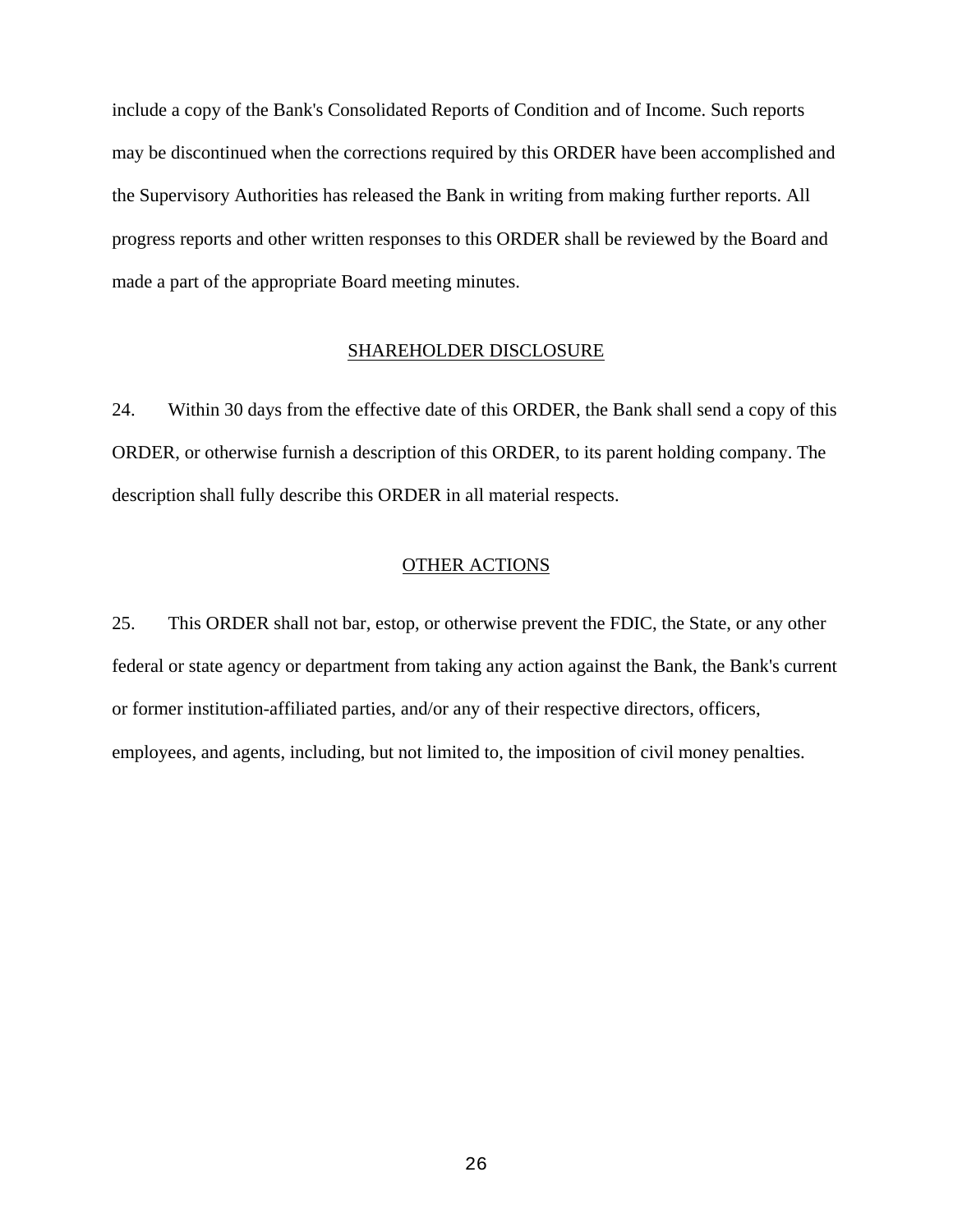This ORDER shall be effective on the date of issuance.

The provisions of this ORDER shall be binding upon the Bank, its institution-affiliated

parties, and any successors and assigns thereof.

The provisions of this ORDER shall remain effective and enforceable except to the extent that and until such time as any provision has been modified, terminated, suspended, or set aside by the FDIC.

Issued Pursuant to Delegated Authority

Dated this 13th day of July, 2011.

By:

l

/s/

Thomas J. Dujenski Regional Director Division of Risk Management Supervision Atlanta Region Federal Deposit Insurance Corporation